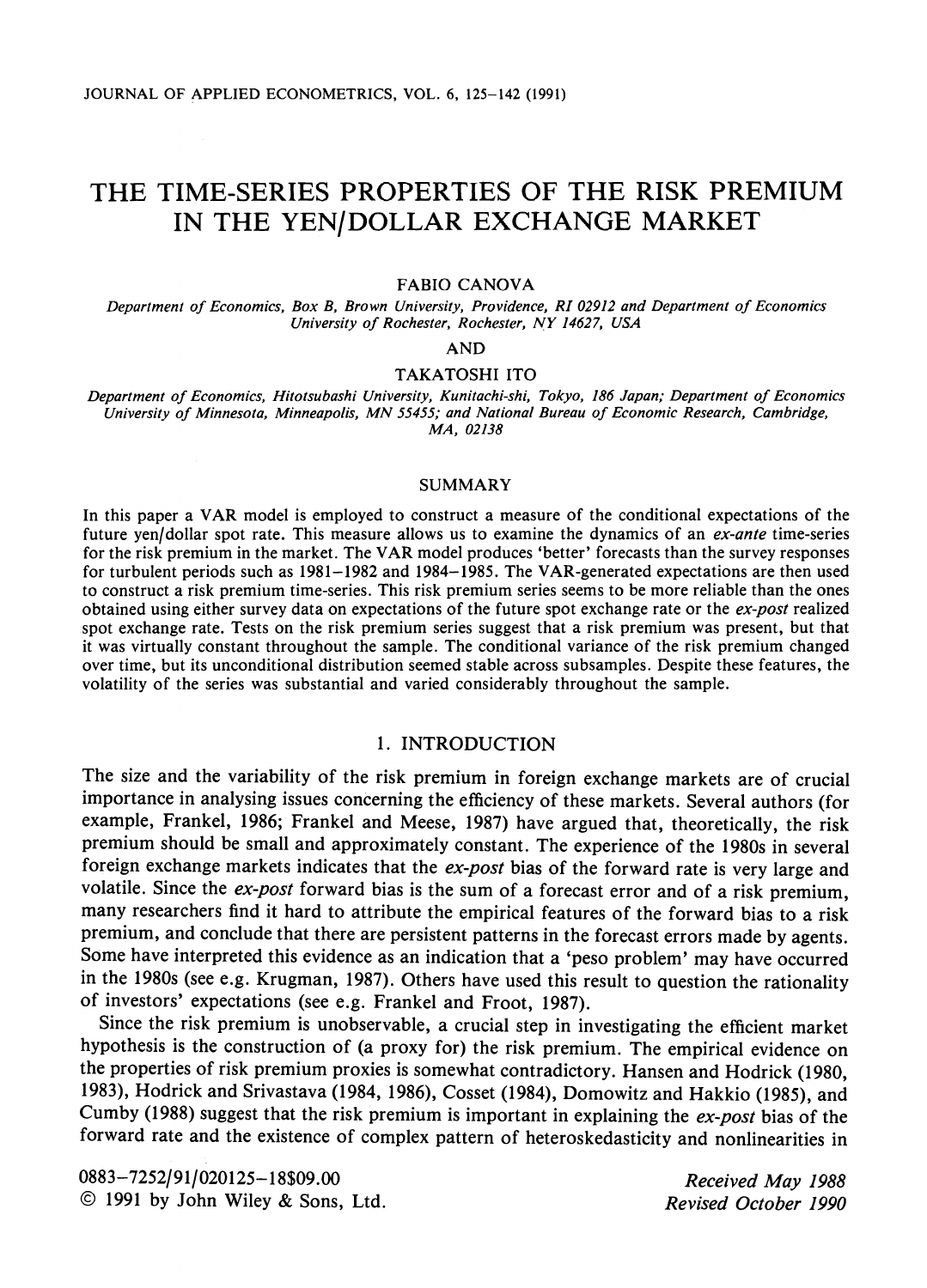**the structure of the forecast error. Frankel (1982), Frankel and Engel (1984), and Giovannini and Jorion (1988), find little support for the hypothesis that the risk premium played a key role in explaining the forward bias.** 

**Recently, Frankel and Froot (1987), Froot and Frankel (1989), Dominguez (1986) and Ito (1990) have used survey data on expectations of future spot rates to construct an ex-ante measure of the risk premium. All of them find that forecast errors explain most of the size and of the variability of the forward biases, and that agents have 'wishful expectations' or are systematically wrong in their forecasts.** 

**Although obtaining direct estimates for expectations is an advantage of the survey method, a consistent data source for a long enough time span is not easily available.** 

**This paper provides an alternative way of constructing an ex-ante time-series for the risk premium. We employ a vector autoregressive (VAR) forecasting model to construct a measure of market expectations for the future spot rate as a k-step ahead linear forecast, conditional on the amount of information available at the time of expectation formation. The risk premium is then defined as the difference between the model-generated expected spot and the forward rate.** 

**The VAR-constructed measure of the risk premium is useful in several respects. It allows us to make statements concerning the correlation of the risk premium with variables in the information set, its predictability given the forward premium, and its relationship with the expected change in the spot rate (see Fama, 1984; Hodrick and Srivastava, 1984, 1986, for similar exercises using realized values under the maintained hypothesis of rational expectation). Also, our measure of the risk premium would exactly replicate the one produced using survey data, if agents used projection techniques in computing their expectations of future spot rates. Therefore, comparing the two risk premium series may help to identify certain possible deviations from a VAR-rational behaviour.** 

**To examine the statistical features of the risk premium series in detail, and to test some interesting hypotheses, we employ a time-varying coefficient (TVC) model of the Doan, Litterman and Sims (1984) variety. This statistical model is quite general, it includes as a special case several nonlinear time-series specifications recently employed to model the first two moments of financial data, it has a recursive conditional Gaussian structure and, if used as a data-generating mechanism, it produces non-normalities in the generated time-series (see Canova, 1990, for these properties).** 

**In this paper we concentrate on the analysis of the risk premium in the yen/dollar market. Canova (1991) extends this analysis to several other markets. The yen/dollar market in the 1980s offers an interesting laboratory to study the properties of the risk premium series. From the third week of 1981 to the 44th week of 1982, the yen depreciated from 199 yen per dollar to 276 yen per dollar, a depreciation of 38 per cent. This 2-year spell of sharp yen depreciation took place in the presence of a large yen forward premium. (Note that the forward premium is equal to the interest rate differential between the two countries because of covered interest parity. Ito (1986) gives details for the covered interest parity between the yen and the US dollar.) The 3-month interest rate for the dollar-denominated asset was about 10 per cent higher than the one for the yen-denominated asset in 1981, and about 5 per cent higher in 1982. Similarly, from 1986 to 1987 the forward premium on the yen was very close to zero and the yen strongly appreciated from 200 to 130 yen per dollar.** 

**All these observations suggest that uncovered interest parity did not hold in the period of sharp yen depreciation (appreciation) and that deviations of the forward rate from the ex-post realized spot rate were large, predictable and volatile.** 

**Our analysis shows that the risk premium in the yen/dollar market is significantly different**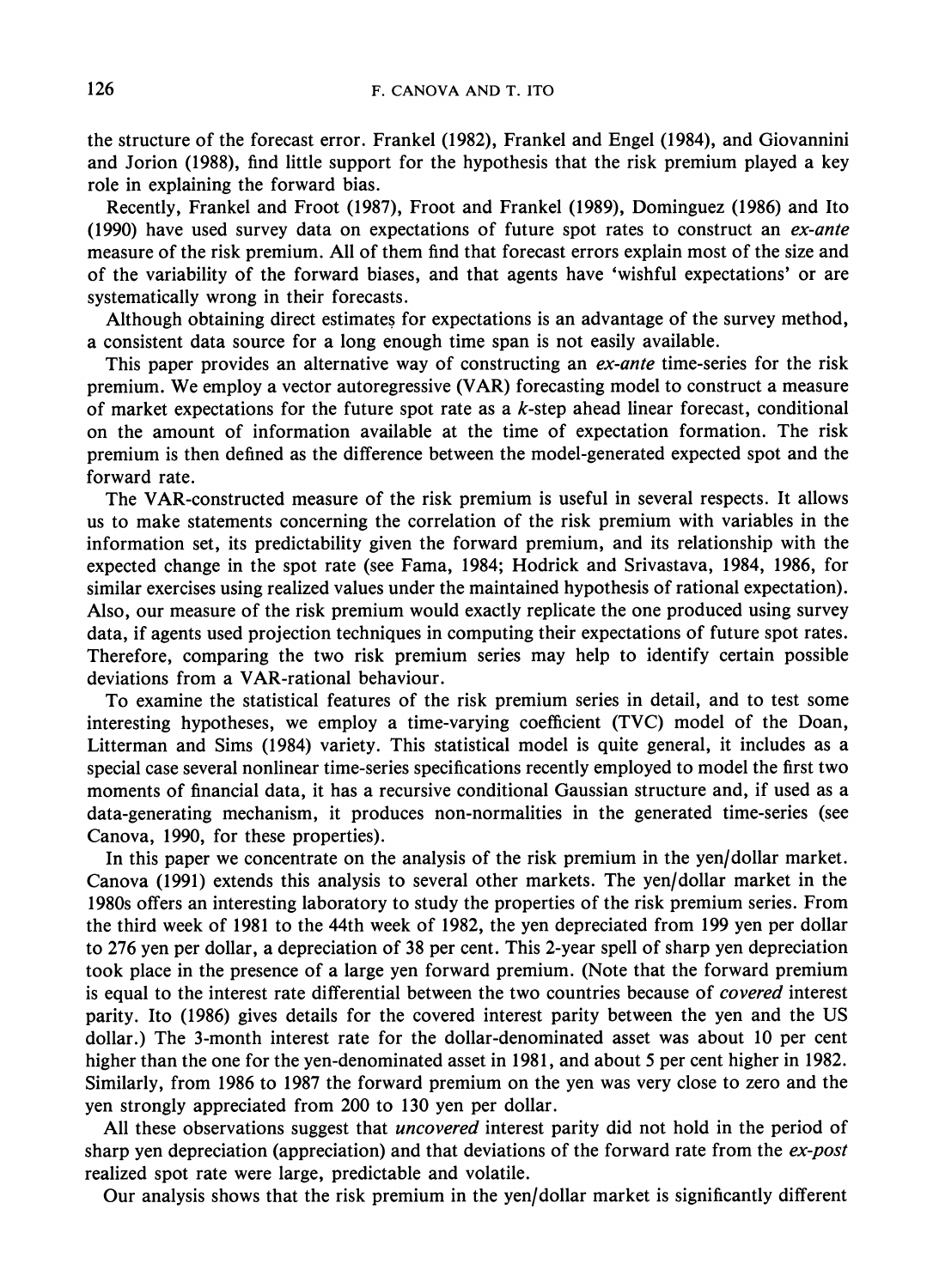**from zero, has a mean which changes over subperiods and is highly volatile. The series shows nonlinearities, but we find little evidence for time variation and for structural changes in the coefficients of the model. Hence, apart from affecting the volatility of the series, the events of the 1980s had a negligible impact on the time-series properties of the risk premium in this market.** 

**The rest of the paper is organized as follows: the next section presents the data set and the VAR model used to construct the measure of expectations and the risk premium. Section 3 describes the features of our measure of expectations, compares it to the expectations contained in survey data, and outlines some of the empirical features of the risk premium series. Section 4 tests several hypotheses concerning the risk premium series and compares the results with the ones existing in the literature. Concluding remarks are presented in section 5.** 

### **2. THE DATA, THE MODEL AND THE FORECASTING PROCEDURE**

**The VAR model considered in this paper includes five variables: the (log of) spot exchange rate, two 3-month interest rates and two (log of) stock price indices. All data are weekly samplings (at Wednesday) of daily figures from 1979 to 1987. The exchange rates are measured in yen per dollar at the closing level of the New York market. The stock price index in the United States is the Standard & Poor 500 and the Japanese one is Nikkei 225, that is a weighted average of 225 stocks traded in the Tokyo market.1 For the short-term dollar denominated interest rate, the offshore (Eurodollar) 3-month rate is used, and for yen denominated interest**  rate the Gensaki rate is used (see Ito, 1986, for reasons for using the Gensaki rate.)

**Many structural models of international finance have identified these financial variables as important ingredients in explaining the dynamic features of the spot rate, although researchers do not agree on the causal relationship among variables. Since a VAR model treats all variables as endogenous, it avoids biases due to ad-hoc assumptions or restrictive specifications. Also, since the major purpose for using a VAR model is to derive a measure for the expected spot rate, the lack of identifying restrictions does not pose any problem.** 

**Only financial variables which are observed at a weekly (or daily) frequency are included in the system. Variables such as GNP, inflation or trade deficits are not included because they are not observed frequently enough, and financial variables quickly respond to announcements of those variables anyway. Including the logarithm of the spot rate, together with the level of the two interest rates, contains information of the forward rate, since the (log of) forward rate**  is the (log) spot rate plus interest rate differential.<sup>2</sup> Logarithms of the stock indices are also **computed to ensure that all the variables in the system have comparable units.** 

**The forecasting model we use takes the form:** 

$$
X_t = A_t(l) \times X_{t-1} + c + e_t \qquad e_t \sim (0, M) \tag{1}
$$

$$
b_t = b_{t-1} + u_t \t u_t \sim (0, N_t)
$$
 (2)

where  $X_t = [X_{1,t}, X_{2,t}, X_{3,t}, X_{4,t}, X_{5,t}]'$  is a  $5 \times 1$  vector of endogenous variables;  $A_t(l)$  is a polynomial matrix in the lag operator of dimension  $5 \times 5$  for each  $l = 1, ..., P$ , where P indicates the lag length of the system; c is a  $5 \times 1$  vector of intercepts;  $u_t$  and  $e_t$  are innovations in the coefficients and the variables of the model and  $b_t$ , the stacked version of the matrix

**<sup>1</sup> We also looked at the New York Stock Exchange composite (NYSE) index and at Tosho, the Tokyo Stock Exchange composite index as alternatives, but the empirical results were not affected by the choice of variables.** 

**<sup>2</sup>In other words, adding the forward rate to our system would cause a severe multicollinearity.**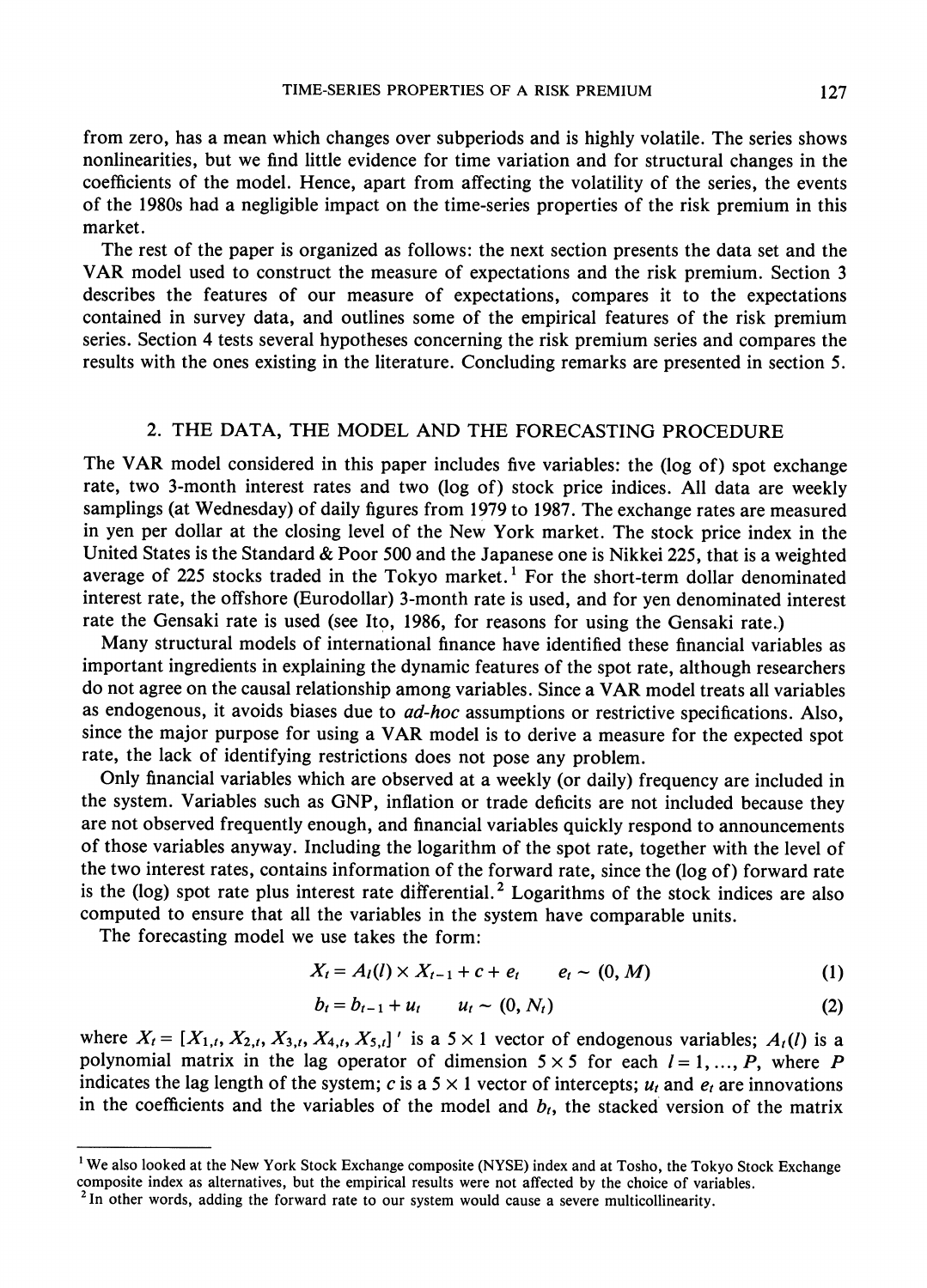$A_t(l)$ , is of dimension  $25P \times 1$ , and comes from the AR(1) companion form of (1)

$$
Z_t = Z'_{t-1}b_t + w_t \tag{3}
$$

The system  $(1)-(2)$  is in a standard state space form and  $(2)$  represents the law of motion of **the coefficients.** 

To make the forecasting model operative we need to specify  $b_0$ ,  $N_0$  and the link between  $N_t$  and  $N_0$ . For  $b_0$ , we assume a prior mean of one on the first own lagged coefficient in each **equation and of zero on all other coefficients. This choice for the prior mean comes from**  observing that standard unit root tests (Dickey and Fuller, 1981) on the variables of the system do not reject the nonstationary null hypothesis in any case. We specify  $N_0 = \text{diag}[n_0(i, l, j)]$ ,  $i = 1, ..., 5; j = 1, ..., 5; l = 1, ..., P$ ] where the diagonal elements of the matrix have the form

$$
n_0(i, l, j) = h(l)f(i, j)\sigma(i)/\sigma(j)
$$
\n(4)

**h(l) regulates the concentration of the prior distribution around the median as the lag length**  increases,  $f(i, j)$  is a matrix of weights describing the importance of variable  $j$  in equation  $i$ and  $\sigma(i)$  and  $\sigma(j)$  are the standard errors of the innovations in variables i and j. In Appendix **A of Canova and Ito (1987) we showed, using four different criteria, that the best forecasting model for the yen/dollar spot rate which employs these five variables requires lags 1 through**  4 plus the eighth. In the framework of this paper we use this information by selecting  $L = 8$ and specifying the functional form for  $h(l)$  to be  $h(l)=1/l$ ,  $l=1, ..., 8$ . Also, since the **variables of the system seem to be explained primarily by their own lags, we choose the matrix**   $f(i, j)$  to be symmetric and to have the off-diagonal elements equal to 0.05. Here,  $\sigma(i)$  and **a(j) are estimated from univariate autoregressions of each of the five variables on eight lags.**  Finally, we assume that  $N_t = \gamma N_0$ , where  $\gamma$  is a parameter controlling how much of the uncertainty in  $X_t$  is due to innovations in the coefficients. After some experimentation, we chose  $\gamma = 0.1 \times 10^{-6}$ .

Given these choices for  $b_0$  and  $N_0$ , a recursive least-square ('rolling regression') procedure **is used to update the coefficients of the model and to compute forecasts conditional on the amount of information available at that point in time. The procedure is repeated using data from 1979:1 up to 1987:38 and forecasts 13 periods (3 months) ahead are recursively computed for the period 1980:39-1987:51.** 

**Two important facts need to be noted. First, contrary to standard procedures which use rational expectations as a maintained hypothesis, we explicitly compute expectations from the model. Standard procedures would not yield any meaningful time-series for the risk premium, since forecast errors sneak into the risk premium series. Second, our procedure implies that rational agents form their forecasts by taking recursive linear projections on the available information set. In other words, we approximate conditional expectations with time varying linear projections.3 If agents actually used nonlinear schemes in forecasting, the forecast errors of the VAR are bound to be heteroskedastic and possibly time-varying. As a diagnostic for our approximation procedure we present tests for heteroskedasticity in the forecast error of the VAR (Table I) and plot the point estimates of the risk premium series with a one-standard error band (Figure 2).** 

**Efficiency in the yen/dollar market implies that the risk premium is the difference between the forward rate and the expected future spot rate. Since the VAR yields a k-step ahead** 

**128** 

**<sup>3</sup>There are other approximating procedures available which do not make this approximation error. See, e.g., Diebold and Nason (1990), Gallant, Tauchen, and Hseh (1988).**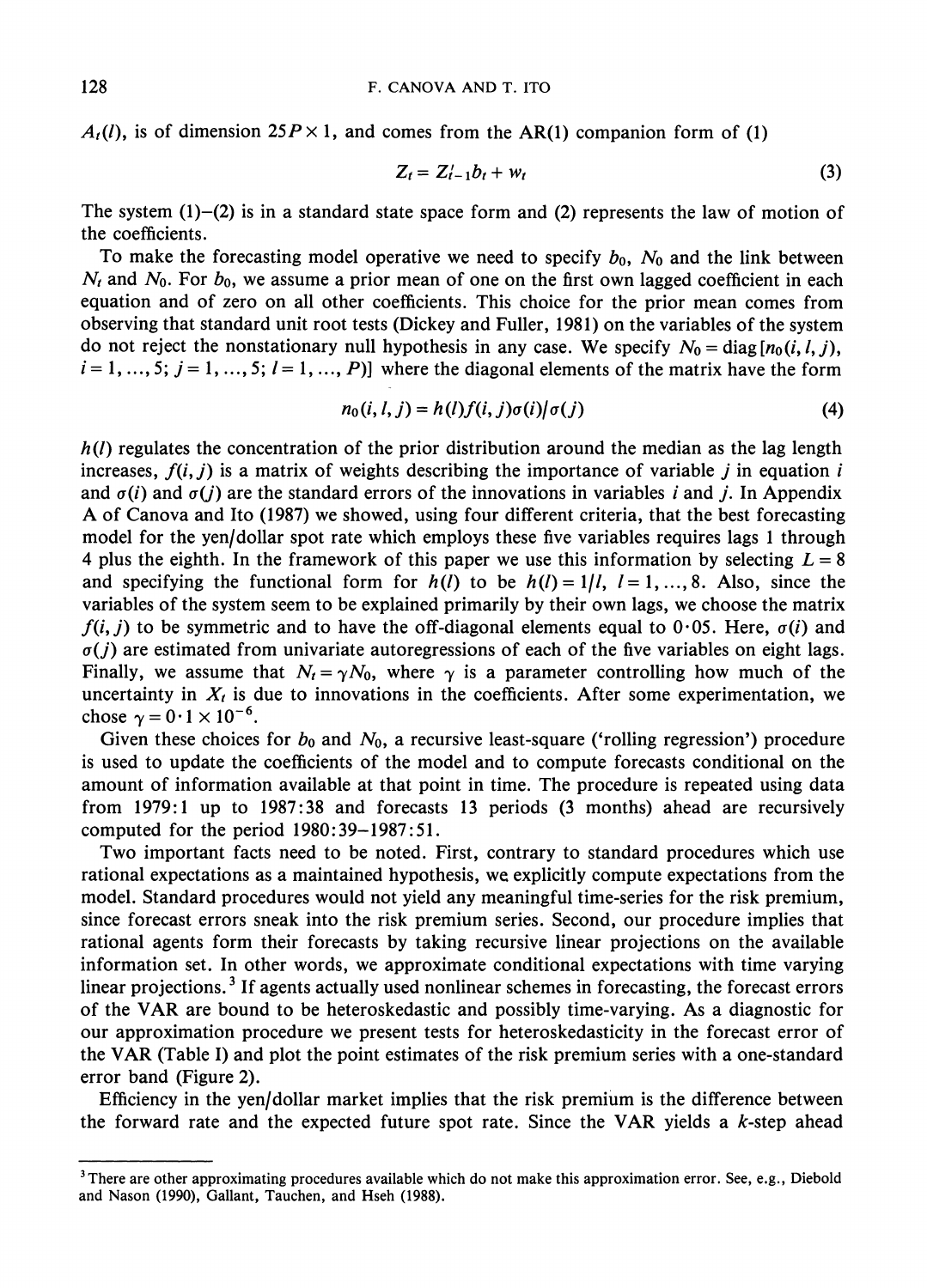**forecast of the spot rate, the risk premium, measured as deviation from uncovered interest parity, is easily constructed from the model.4** 

Let  $S_t = X_{1,t}$  be the log of the yen/dollar spot exchange rate;  $E_tS_{t+k}$  be the expected value at t of the log of the spot rate at  $t + k$ ,  $RJA_{t,t+k} = X_{2,t}$  and  $RUS_{t,t+k} = X_{3,t}$  be the level of the *k*-period Gensaki and Eurodollar interest rates; and let  $F_{t,t+k}$  be the (log of) the forward rate quoted at t for transaction at  $t + k$ . The model implies that

$$
E[S_{t+k} | H_x(t)] = \delta E[Z_{t+k} | H_z(t)] = \delta [\Pi_{i=1}^k Z_i \hat{B}_{t+i-1}]
$$

where  $\hat{B}_{t+i-1} = E_t B_{t+i-1}$  and  $\delta = [1, 0, 0, ..., 0]$ . Therefore,  $Y_t = E_t S_{t+k} - F_{t,t+k}$  is the constructed series for the risk premium, where  $H_x(t) = H_z(t)$  represents the information set **available at t.** 

**Since covered interest parity (CIP) implies that the forward premium equals the interest rate differential** 

$$
FP_{t,k} \equiv F_{t,t+k} - S_t = RJA_{t,t+k} - RUS_{t,t+k}.
$$
 (5)

**and since the expected change in the spot exchange rate is defined as** 

$$
EX_{t,k} \equiv E_t S_{t+k} - S_t \tag{6}
$$

**while the forecast error is given by** 

$$
FE_{t,k} \equiv S_{t+k} - E_t S_{t+k} \tag{7}
$$

**the risk premium can also be computed as** 

$$
RP_{t,k} \equiv E_t S_{t+k} - F_{t,t+k}
$$
  
= EX\_{t,k} - FP\_{t,k}, (8)

**where, in (8) the risk premium is decomposed into the sum of the expected changes in the spot**  rate  $EX_{t,k}$  and the forward premium  $FP_{t,k}$ .

As is well known the *(ex-post)* forward bias,  $FB_{t,k}$ , *i.e.* the discrepancy between the forward **rate and the ex-post spot rate, can be decomposed into a risk premium and a forecast error** 

$$
FB_{t,k} = S_{t,k} - F_{t,t+k} = (S_{t+k} - E_t S_{t+k}) + (E_t S_{t+k} - F_{t,t+k})
$$
  
=  $FE_{t,k} - RP_{t,k}$ .

**or** 

$$
RP_{t,k} = FE_{t,k} - FB_{t,k} \tag{9}
$$

**If uncovered interest parity (UIP) holds, the interest differential equals the expected change in**  the spot rate:  $E_tS_{t+k} - S_t = RJA_{t,t+k} - RUS_{t,t+k}$ . Hence,  $FP_{t,k} = EX_{t,k}$ , and  $RP_{t,k} = 0$ . If we assume rational expectations,  $S_{t+k} = E_t S_{t+k} + e_t$ , where  $e_t$  is white noise. Hence, according to **the conventional wisdom, the risk premium is the ex-post forward bias contaminated by a white noise. Conventional analysis, however, fails to give insights on risk premium behaviour, either if rational expectations fail to hold, or if forecast errors have large variances. Indeed, the recent literature has emphasized these situations.** 

**<sup>4</sup>In a different approach to a similar issue, Ito (1988) tested uncovered interest parity as a cross-equation restriction constraint on a VAR model.**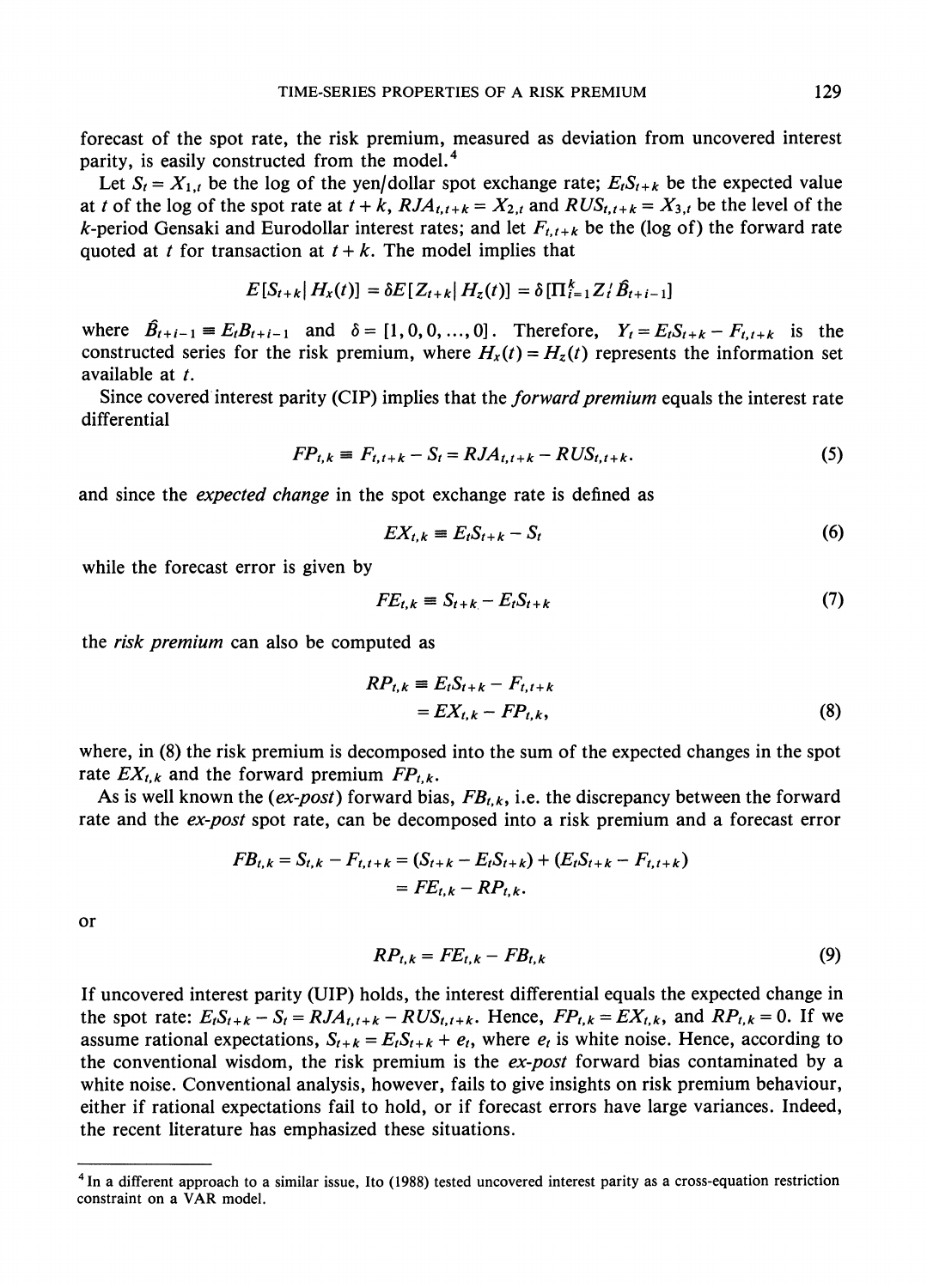## **3. OVERVIEW OF THE RISK PREMIUM TIME-SERIES**

**Plots of the forward, spot and expected spot rates are presented in Figure 1. We concentrate on the behaviour of these three variables over three periods. In 1981, and again in 1984, the forward rate was persistently below the realized spot rate, while our measure of expected spot rate was in between the two. The first period of divergence, 1981:14-1982:1, agrees with findings of Ito (1984) using monthly data, and of Frankel and Froot (1987) using survey data. A plausible explanation of the divergence is that the lifting of capital controls in Japan, which occurred at the end of 1980, affected the behaviour of Japanese investors, so that the forward rate was a bad predictor for the expected spot rate (see Ito, 1986). The divergence of 1984, though smaller in size, is still relevant. The forward rate was consistently below the realized spot rate by about 10 per cent. The biasedness of the forward rate in this period might be due to a series of adjustments occurred in the European Monetary System in 1984, which caused uncertainty and instabilities in many exchange markets including the yen/dollar market.** 

**Finally, from mid-1985 to mid-1986, the forward rate was constantly above the realized spot rate with our measure of the expected spot rate being almost the same as the forward rate. Therefore, for a year following the Plaza agreement of October 1985, forecast errors, not the risk premium, seems to explain most of the forward bias.** 

**The VAR forecasts for the expected spot rate may not be particularly accurate. In Figure 2 we plot the expected spot rate together with a one standard error band. The band is significantly large and seems to increase as more data points are added to compute forecasts. Three important elements of uncertainty can contribute to the forecast error: a specification error, an error due to time variation in the coefficients, and an error due to the innovations** 



**Figure 1. Spot, forward, and expected spot**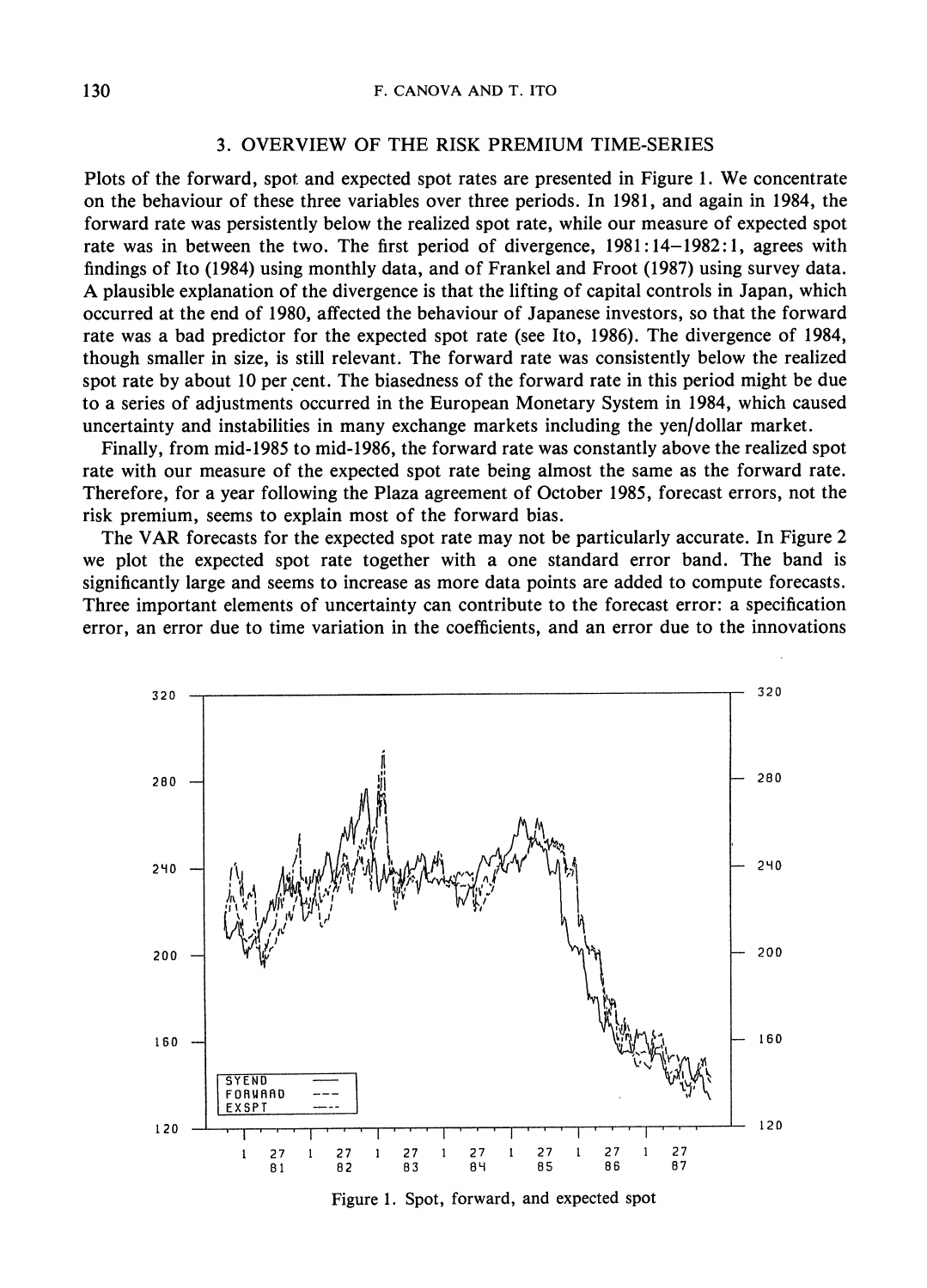

**Figure 2. Point forecasts and 95 per cent band** 

**in the variables of the system. Table I indicates that the specification error due to the linear approximation of a possibly nonlinear function is small, and it is not crucial in determining the size of the band around the point forecast of the spot rate. Canova (1991) finds that the error due to time variation in the coefficients of this model is relatively small and can be neglected as a first approximation. Therefore, the large size of the band seems essentially due to innovations in the variables of the system.** 

**Frankel and Froot (1987) found that, for the time span 1981-1985, New York traders consistently expected an appreciation of the yen (from about 15 per cent in 1981 down to 6 per cent in the late 1985). According to their survey data, investors were willing to sacrifice** 

**Table I. Heteroskedasticity tests on forecasts errors, significance levels** 

| ARCH(8) | BP(8) | White $(16)$ |  |
|---------|-------|--------------|--|
| 0.987   | 0.192 | 0.297        |  |

**Note: ARCH (8) refers to a test where the prewhitened squared forecasted errors are regressed on eight lags. Prewhitening is done regressing the forecast errors on eight lags. BP (8) is a Breush-Pagan test where the prewhitened squared forecast errors are regressed on four lags of the forecast errors and four lags of the expected spot rate. White (16) is a White test where the regressors are four lagged forecast errors, four lagged squared forecast error and four lagged expected spot rates and four lagged square expected spot rates.**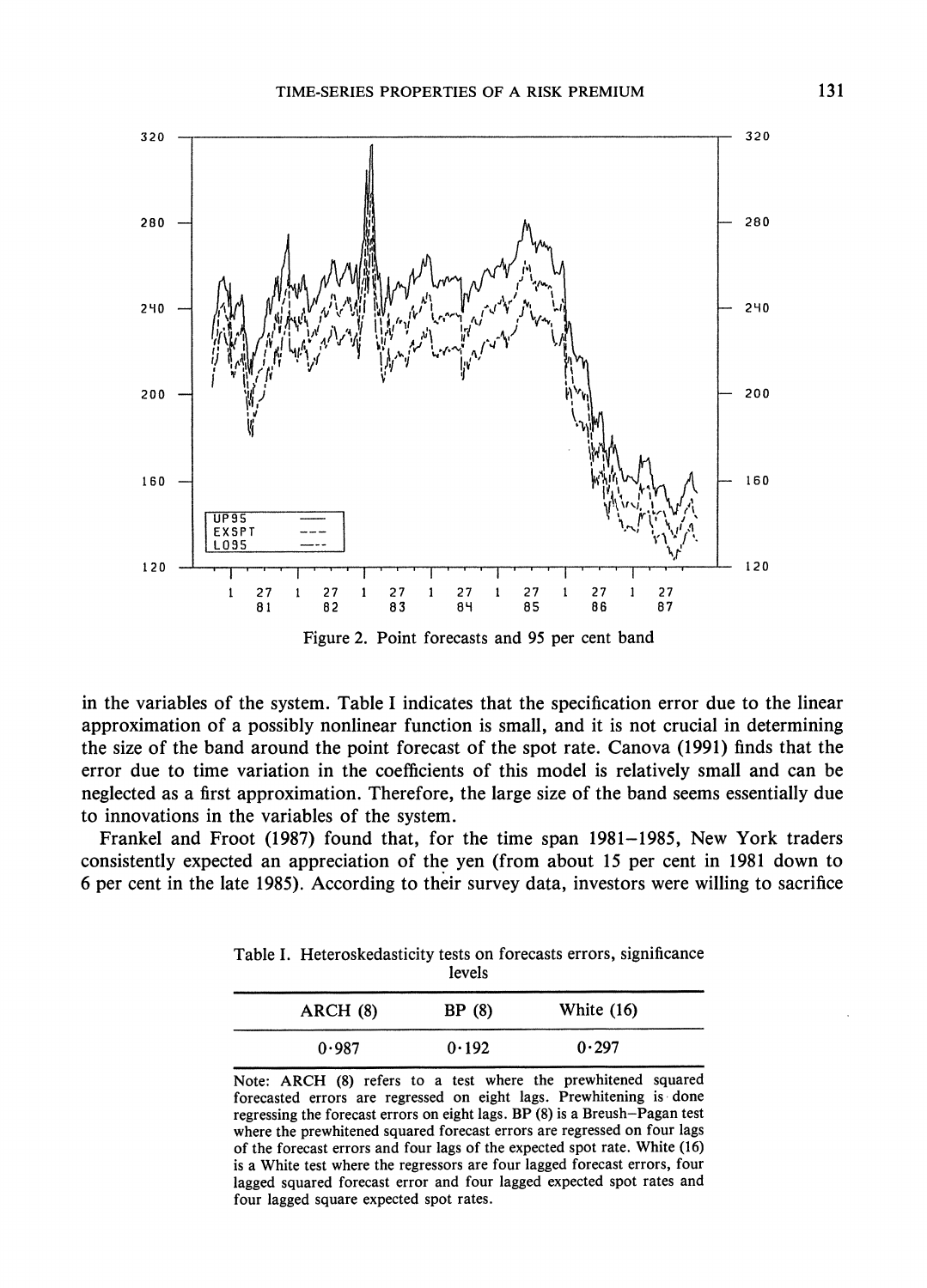

**Figure 3. Risk, forward premium, and expected change in spot** 

**higher effective returns on the yen in order to hold dollars. This behaviour generates a risk premium on the dollar both in appreciation and depreciation phases, and implies that most of the movements in the risk premium are induced by movements in the forward premium.** 

In Figure 3 we plot the forward premium and the point estimates of the risk premium and of the expected change in the spot rate in annualized percentages. Figure 3 indicates that the forward discount was relatively stable, ranging from  $11 \cdot 32$  to  $-3 \cdot 64$  per cent over the sample, **and that movements in the risk premia are closely related to movements in the expected change**  in the spot rate. The contemporaneous correlation between these variables is above  $0.9$  in **every sample we considered. Also note that, according to our measure of expectation, and contrary to the survey data of Frankel and Froot, the yen was expected to depreciate up to 1982.** 

**It is interesting to compare the recursive VAR forecast errors with the survey forecast errors. Frankel and Froot report that, for a 13-week horizon for the (weekly) sample period from 1981:6 to 1985:12, the survey data collected by the Economist indicate an expected average depreciation of the dollar of 12.66 per cent per year. According to the VAR-generated**  forecasts, the expected depreciation of the dollar for that period was only  $2 \cdot 33$  per cent per **year on average (with a standard error of 15-7) that is much closer to the actual depreciation of 4 . 37. 5 Our results therefore indicate that if agents had used mechanical methods to generate** 

**<sup>5</sup>Survey data that Frankel and Froot use contain only the median of the respondents, and a measure of dispersion among respondents is not available. This prevents a more extensive comparison between the two procedures. Also, given the way the forecasting model is chosen, our estimates are the best possible under the mean square error criteria.**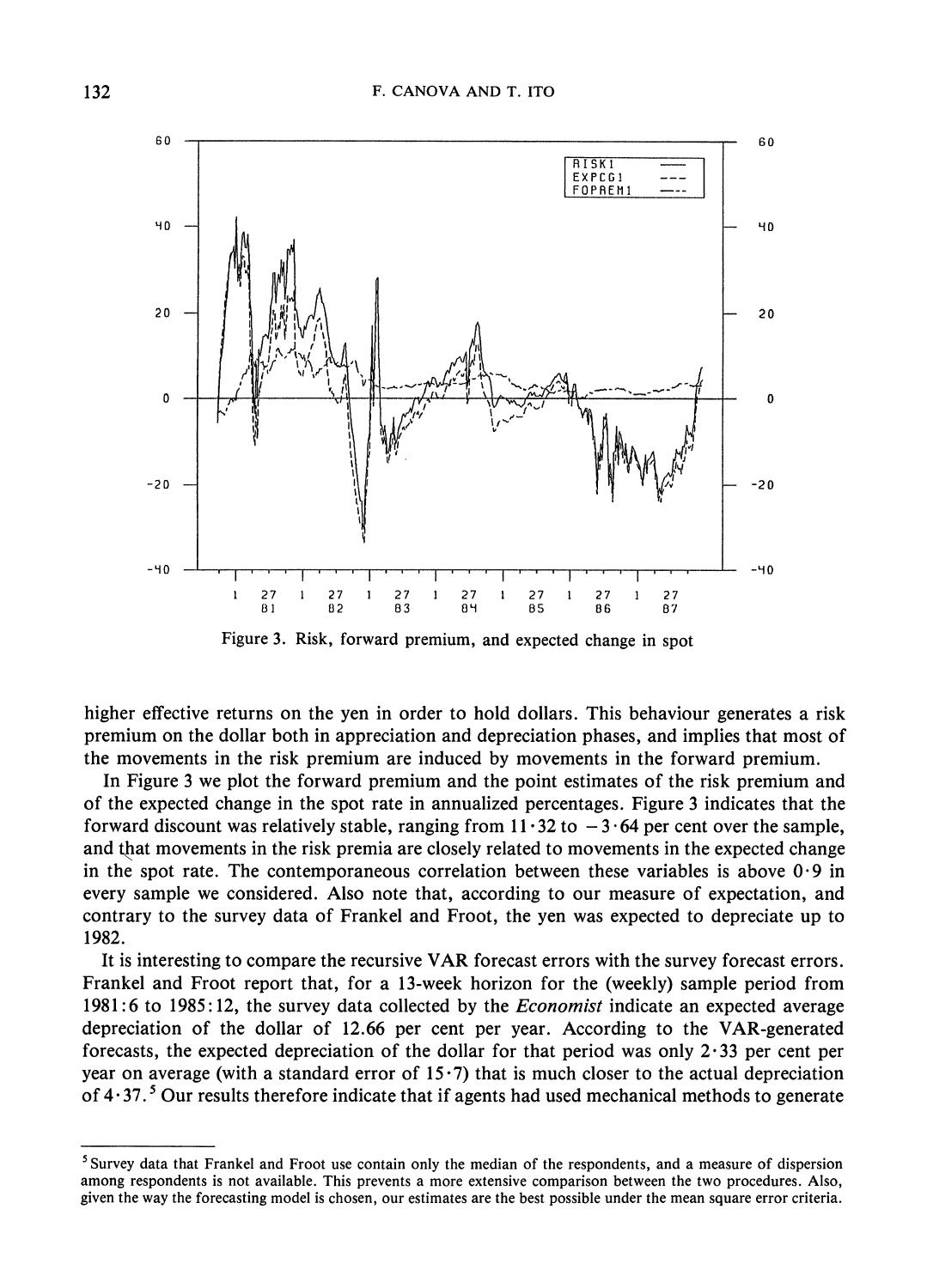**forecasts of future variables, they could have improved their predictions. In this sense survey data do not seem to produce a reliable risk premium series.** 

**Figure 3 also confirms characteristics found by Fama (1984) and Hodrick and Srivastava (1986). First, the risk premium is negatively correlated with the expected appreciation of the yen (our measure of risk premium is the negative of theirs). Second, the variance of the risk premium series (206-49) is larger than the variance of the expected change in the spot rate (175-91) and the covariance between the risk premium and the expected depreciation of the yen (186-52) is larger than the covariance of the forward premium with the realized change**  in the spot rate  $(33.55)$ .

Next, we discuss the statistical features of the risk premium series which are summarized in **Tables II and III. Figure 3 indicates that the unconditional distribution of the risk premium** 

|                                                             | Sample    |           |               |           |
|-------------------------------------------------------------|-----------|-----------|---------------|-----------|
|                                                             | 1981-1987 | 1981-1982 | 1982-1985     | 1985-1987 |
| Mean                                                        | 2.92      | 19.18     | 0.58          | $-8.74$   |
| Standard deviation                                          | 14.36     | 10.87     | 9.09          | 8.31      |
| <i>t</i> -stat mean $= 0$                                   | 4.00      | 18.16     | 0.79          | $-11.27$  |
| Skewness test                                               | 0.29      | 0.64      | 0.03          | 0.84      |
| Kurtosis test                                               | 0.00      | 0.00      | 0.00          | 0.00      |
| Kiefer-Salmon test                                          | 0.00      | 0.03      | 0.00          | 0.01      |
| Autocorrelation function                                    |           |           |               |           |
| Lag <sub>1</sub>                                            | 0.96      | 0.86      | 0.92          | 0.91      |
| Lag 4                                                       | 0.86      | 0.51      | 0.61          | 0.67      |
| Lag 8                                                       | 0.70      | 0.16      | 0.12          | 0.54      |
| Lag $13$                                                    | 0.58      | $-0.09$   | 0.00          | 0.41      |
| Lag 18                                                      | 0.53      | $-0.29$   | 0.19          | 0.18      |
| Lag <sub>26</sub>                                           | 0.48      | $-0.00$   | 0.17          | $-0.00$   |
| Total variance                                              | 205.95    | 117.07    | $82 \cdot 11$ | 68.50     |
| Cross-correlation risk premium expected change in spot rate |           |           |               |           |
| Lead 13                                                     | 0.48      | $-0.16$   | $-0.05$       | 0.46      |
| Lead 8                                                      | 0.61      | 0.07      | 0.09          | 0.58      |
| Lead 4                                                      | 0.80      | 0.43      | 0.58          | 0.69      |
| Lead 1                                                      | 0.93      | 0.80      | 0.90          | 0.91      |
| $Lag$ 0                                                     | 0.97      | 0.93      | 0.98          | 0.99      |
| Lag <sub>1</sub>                                            | 0.95      | 0.85      | 0.91          | 0.90      |
| Lag 4                                                       | 0.85      | 0.59      | 0.62          | 0.66      |
| Lag 8                                                       | 0.69      | 0.29      | 0.13          | 0.52      |
| Lag $13$                                                    | 0.56      | $-0.00$   | $-0.01$       | 0.37      |
| Cross-correlation risk premium  forward premium             |           |           |               |           |
| Lead 13                                                     | 0.66      | 0.22      | 0.38          | $-0.53$   |
| Lead 8                                                      | 0.63      | 0.23      | 0.22          | $-0.43$   |
| Lead 4                                                      | 0.55      | 0.13      | 0.12          | $-0.25$   |
| Lead 1                                                      | 0.47      | 0.00      | 0.03          | $-0.10$   |
| Lead 0                                                      | 0.45      | $-0.04$   | $-0.00$       | $-0.05$   |
| Lag <sub>1</sub>                                            | 0.41      | $-0.14$   | $-0.04$       | $-0.02$   |
| Lag <sub>4</sub>                                            | 0.33      | $-0.34$   | $-0.07$       | 0.05      |
| Lag <sub>8</sub>                                            | 0.29      | $-0.39$   | $-0.01$       | 0.19      |
| $Lag$ 13                                                    | 0.32      | $-0.22$   | 0.10          | 0.33      |

**Table II. Statistics for the risk premium**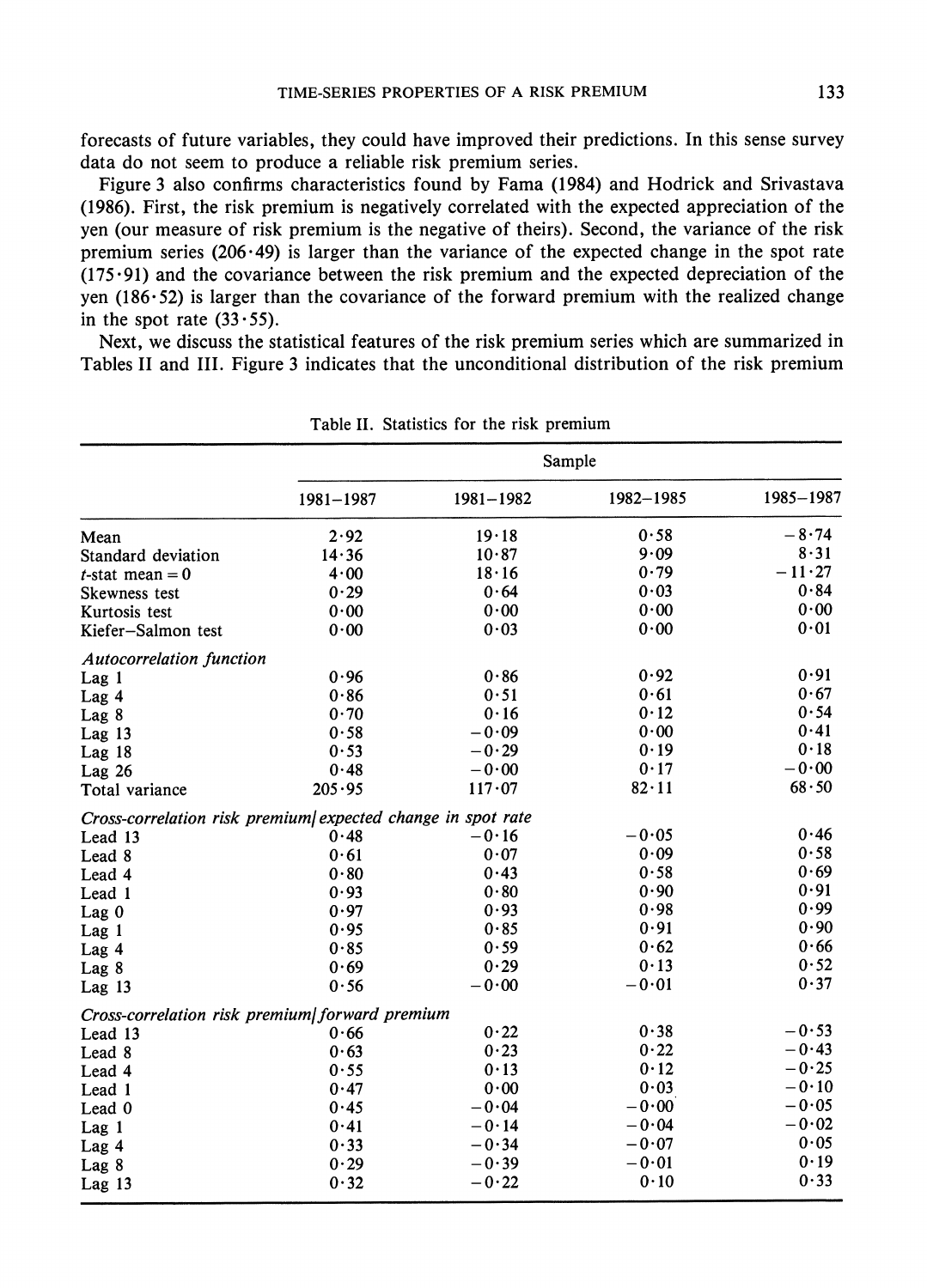|                             | $1981:1 - 1987:51$ |        | 1981:14-1982:40 1982:40-1985:40 | 1985:41-1987:51 |
|-----------------------------|--------------------|--------|---------------------------------|-----------------|
| F test all lags = 0         | 0.0003             | 0.16   | 0.00                            | 0.003           |
| F test all coefficients = 0 | 0.00               | 0.0001 | 0.00                            | 0.00            |
| $\chi^2$ (13)               | 0.00               | 0.52   | 0.00                            | 0.00            |
| Brock-Deckert               | 4.35               | 1.54   | 2.67                            | 2.39            |

**Table III. Diagnostic tests for nonlinearities in the risk premium, P-values** 

**may have changed over time. The volatility of risk premium shows a declining trend in the first 2 years of sample, presents more persistent cyclical movements until 1985 and is again volatile around a negative mean in 1986 and 1987. The autocovariance function (ACF) for the whole sample decays slowly. For the subsample 1982:41-1985:40 the ACF shows cycles of about 18 weeks. For the sample 1985:41-1987:51 the ACF is still positive after 25 lags, in contrast with 10 lags of the first subsample. The overall sample means of the process is 2-96 which, at an average 216 yen per dollar, corresponds to an average risk premium on the yen of about**  0.75 per cent per quarter. For the three subsamples the means are  $19.18$ , 0.58 and  $-8.74$ **respectively, with the mean for the 1982-1985 period being insignificantly different from zero at the 5 per cent significance level. Therefore, there was a quarterly risk premium on the yen of about 5 per cent quarter in the first subsample and an average quarterly risk premium on the dollar of about 2 per cent in the last subsample. The standard deviation of the series is 14-36, so that a 95 per cent confidence band around the overall mean for a Gaussian process**  is  $(-25 \cdot 18; 31 \cdot 10)$ , which is approximately the band of oscillation of the series. Note also that **the standard deviation declines in the last two subsamples, indicating a substantial reduction in uncertainty surrounding the risk premium. However, because the standard errors are large, differences in the means across subsamples are statistically irrelevant, even though they appear to be economically significant.** 

**In order to check for the presence of fat tails in the unconditional distribution, we examine the size of the kurtosis of the historical distribution of the risk premium in various samples and we test whether the estimated kurtosis differs from the one of a Gaussian distribution. The test rejects the hypothesis that the distribution is normal in all samples. An alternative test based on Kiefer and Salmon (1983) also rejects the null hypothesis of normality of the empirical distribution of the risk premium.** 

**A similar test for the skewness of the process indicates the existence of a positive and significant skewness only in the 1982-1985 sample. This result could be interpreted as supporting Fama's (1984) idea that the uncertainty regarding the direction of US Government policies in 1982-1983 may have induced a 'peso problem' in the market.** 

**The existence of three distinct episodes, in which tranquillity and turbulence alternate, suggests the presence of conditional heteroskedasticity in the series. To check this, we first compute a diagnostic for ARCH residuals in the series by regressing the squared residuals of a AR(8) regression of the risk premium series on a constant and on 13 lags. An F-test for the null hypothesis of zero lagged coefficients and a LM test for the insignificance of the regression**   $R^2$  is strongly rejected for the whole sample and for the last two subsamples (see Table III). **Finally, the Brock and Deckert (1988) test for nonlinearities rejects the null hypothesis of white noise in the normalized residuals of this model.** 

**In sum, the conditional distribution of the risk premium series appears to be non-stationary.**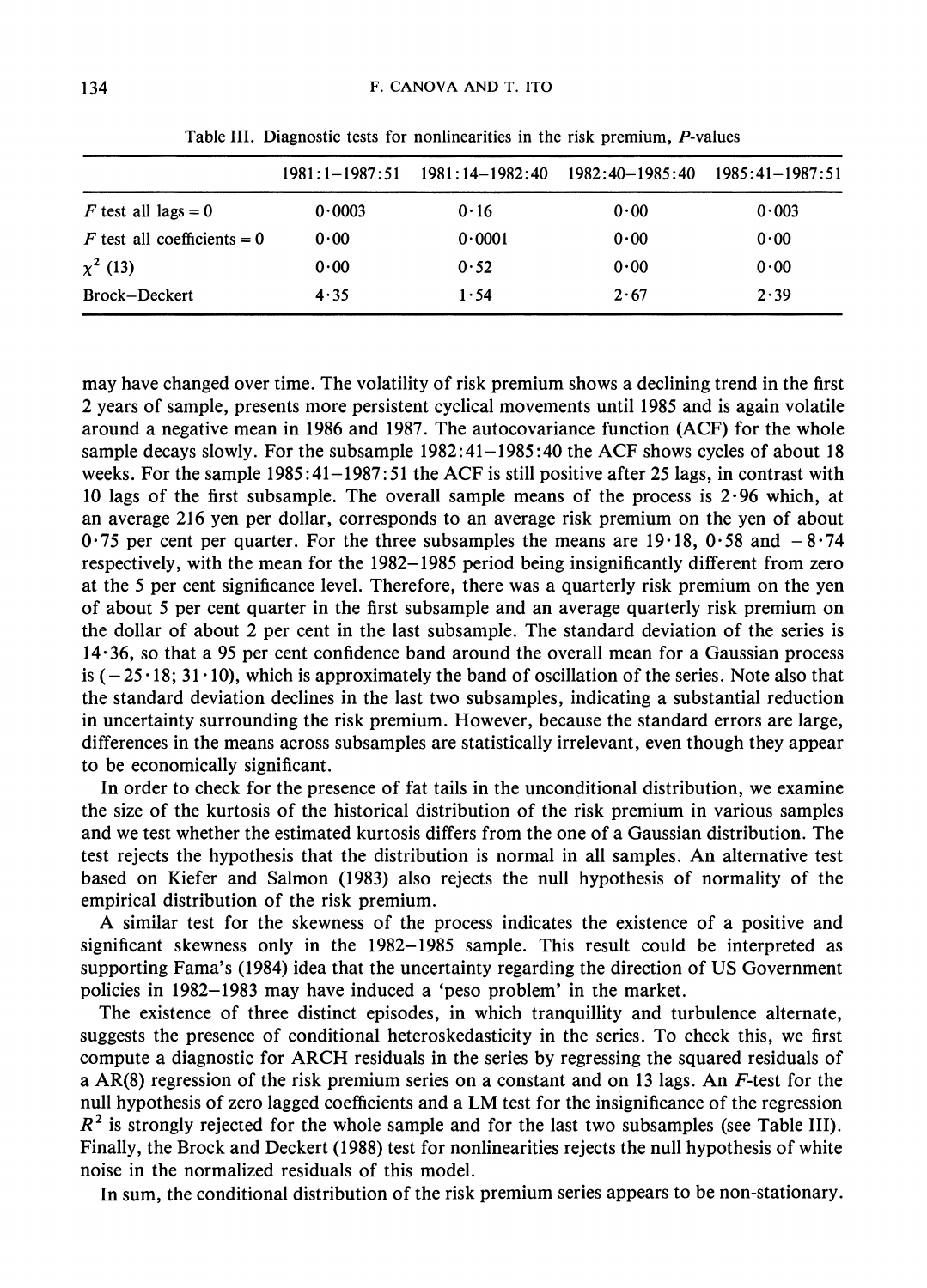**The first two moments of the unconditional distribution may also be changing over time. In addition, the tails of the unconditional distribution are fatter than the ones of a Gaussian distribution. Since fat tails and nonstationary behaviour may be connected, the next section considers a model which can generate these features in the estimated time-series.** 

#### **4. TESTING THE PROPERTIES OF THE RISK PREMIUM SERIES**

**In this section we test several hypotheses concerning the properties of the risk premium series. Hodrick and Srivastava (1984), Domowitz and Hakkio (1985), Kaminsky and Peruga (1989), Engel and Rodrigues (1989), among others, have tested some of these properties using ex-post measures of the risk premium and alternative econometric techniques.** 

**The existence of nonstationarities and fat tails in the generated risk premium series poses some problems in estimation. A common way to proceed is to use a (quasi-)differencing filter to induce stationarity in the data and estimate the constructed series using a version of an ARCH-M model (see Engle, Lilien, and Robbins, 1987; Domowitz and Hakkio, 1985). Although ARCH models have often proved to be useful instruments in estimating time-series with some form of heteroskedasticity, we tackle the estimation problem from a different point of view in this paper.** 

**Our approach is Bayesian in spirit. We specify a time-varying coefficient (TVC) model for the risk premium. The model retains linearity of coefficients and variables in the model structure, but has the potential to generate nonstationarities and heteroskedasticity in the estimated time-series by means of time variation in the coefficients. The approach is flexible and can be adapted to a rich class of situations without requiring data transformations and/or the introduction of complex nonlinearities in the model structure (as would be the case with the ARCH-M model). Canova (1990) shows how generic TVC-AR models with a rich enough prior parameterization are able to induce general patterns of conditional heteroskedasticity and time variation in the unconditional moment structure of the model.** 

Let  $Y_t$  be the risk premium series. The model we propose is the following:

$$
Y_t = B_t' W_t + \varepsilon_t \qquad \varepsilon_t \sim (0, \sigma^2) \tag{10}
$$

$$
B_t - B_0 = G(B_{t-1} - B_0) + v_t \qquad v_t \sim (0, \Omega_t)
$$
 (11)

where  $W_t$  is a  $P + 1$  vector including P lagged  $Y_t$  values and a 1,  $B_0$  is the unconditional mean of  $B_t$ ,  $B_t = [B_t^*, c_t]$ ,  $c_t$  is the intercept of the model, G is a  $(P + 1) \times (P + 1)$  symmetric matrix,  $v_t$  and  $\varepsilon_t$  are innovation processes which are uncorrelated at all leads and lags. Equation (10) **describes the law of motion of the coefficients of the model.** 

**In a standard Bayesian approach one first provides a prior probability distribution for the parameters and then integrates to find the posterior of the parameters. In our approach the prior has fixed parameters (as in Doan, Litterman, and Sims, 1984) and we choose their values so as to numerically maximize the likelihood function of the data (see Engle and Watson, 1987, for this approach). Under the assumption that the prior of the parameters is flat in a given hypercube, our procedure chooses the vector of parameters which comes closest in producing the mode of the posterior distribution of the parameters. In this context the numerical search for the peak of the likelihood can be interpreted as an approximate numerical integration in the region around the mode of the posterior distribution.** 

**Without restrictions the number of the coefficients in (10) is large. To decrease the**  dimensionality of the model we link the free coefficients in  $B_0$ , G and  $\Omega_t$  to a set of parameters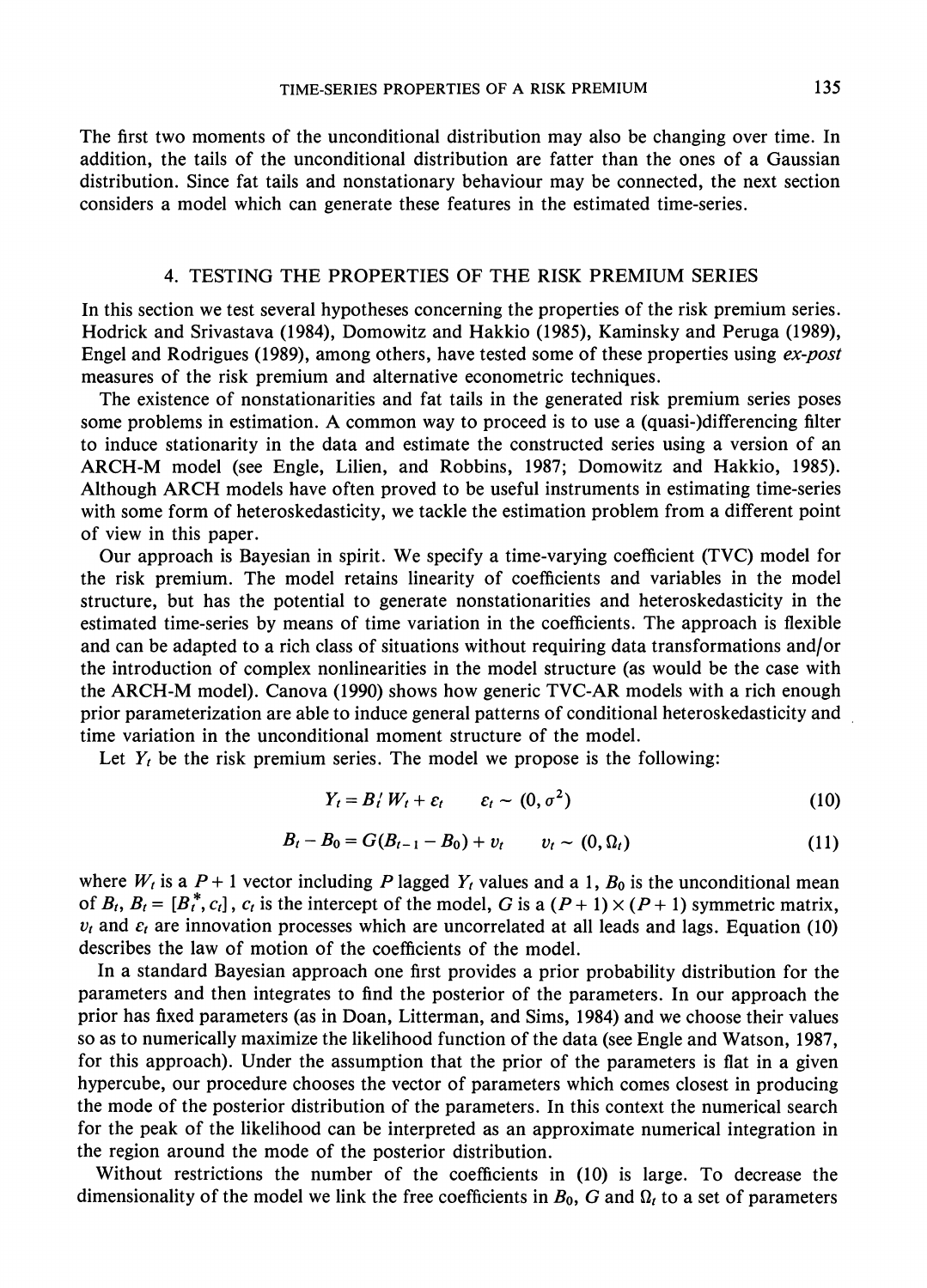**which fully describe our prior. We assume:** 

$$
G = \lambda_0 \times I \tag{12}
$$

$$
B_0 = \lambda_1 \qquad \text{if } l = 1 \tag{12}
$$

$$
= 0 \text{ otherwise} \tag{13}
$$

$$
\Sigma_0 = \text{diag}\left\{\sigma_{011}\right\} \tag{14}
$$

$$
\sigma_{011} = (\lambda_2/l)^{\lambda_3} \quad \text{if } l = 1, 2, ..., P \n= \text{var} \quad \text{if } l = P + 1
$$
\n(15)

$$
\Omega_0 = \Sigma_0 - \Sigma_0 S [\sigma_s^2 I - S \Sigma_0 S']^{-1} S' \Sigma_0
$$
\n(16)

$$
S = \lambda_4 \times [1, 1, 1, \dots 1] \tag{17}
$$

$$
\Omega_t = \lambda_6 \times \lambda_5 \times \Omega_0 \tag{18}
$$

**A brief discussion to motivate our choices for the prior is in order. The log spectrum of the risk premium series is very flat except for a mild peak around frequency 0. Therefore, a loworder polynomial may suffice to generate a transfer function with the required properties. An AR(1) model with the first coefficient substantially smaller than 1 could be the most reasonable choice in this case. We embed this knowledge in our prior by choosing the mean of the process**  to be  $\lambda_1$  on the first lag, and zero otherwise where  $\lambda_1$  is an unknown parameter. Also, we let the coefficients of the model decay towards the mean at the rate  $(I - G)$ . The prior covariance matrix of the coefficients is  $\Sigma_0$ . Since no information about the correlations across coefficients is available, we assume that  $\Sigma_0$  is diagonal, with  $\lambda_2$  representing the tightness of the variance on the coefficients and  $\lambda_3$  is a decay parameter.  $\lambda_2$  and  $\lambda_3$  determine the concentration of the **prior variance of the coefficients around the prior median as I increases. Also, depending on**  the choice of  $\lambda_3$ , past information is discounted at faster or slower rate. The variance of the **intercept is separately parameterized. In (16) we scale down this prior covariance matrix to take into account the uncertainty regarding the correct prior specification for the mean. To do this**  we assume that a linear combination of the coefficients is arbitrarily close to 0 with  $\lambda_4$ controlling the size of the variance  $(\sigma_{\xi}^2)$  of the restriction. The parameter  $\lambda_5$  controls the **amount of time variation injected in the conditional variance of the coefficients at each date.**  For  $\lambda_5 = 0$ , the coefficients are constant over time. Finally,  $\lambda_6$  is a dummy parameter **controlling for possible structural breaks in the coefficients.** 

**Since the model is in a state space form, estimates of the coefficients of the model can be obtained recursively with the Kalman filter algorithm. However, since the Kalman filter**  requires the  $\lambda$  values to be known, we run the algorithm over a coarse grid of parameters and **compare the fit of the model for each set of parameters using the likelihood statistics. Doan, Litterman, and Sims (1984) showed that the likelihood statistics can be written as** 

$$
L = (T/2) \times \log \left[ 1/T \times \sum_{t} \left( \varepsilon_{t} \right)^{2} / \left( \nu_{t} / \nu_{t}^{*} \right) \right]
$$
 (19)

where  $v_t = \sigma^2(1 + Y_{t-1}\eta_tY_{t-1})$ ;  $\eta = G'\Omega_{t-1}G + \Omega_t$ ;  $v_t^*$  is the geometric mean of  $v_t$ , and where  $\varepsilon_t = Y_t - \hat{B}_t' W_t$ . Since the likelihood statistic is a weighted average of one step-ahead recursive **forecast errors, it naturally measures the forecasting performance of the model for a given set of parameters. Therefore, a choice of parameters which do not agree with the data will produce large forecast errors and a low value for the likelihood.** 

**This framework of analysis also provides a way of testing several interesting hypotheses. A**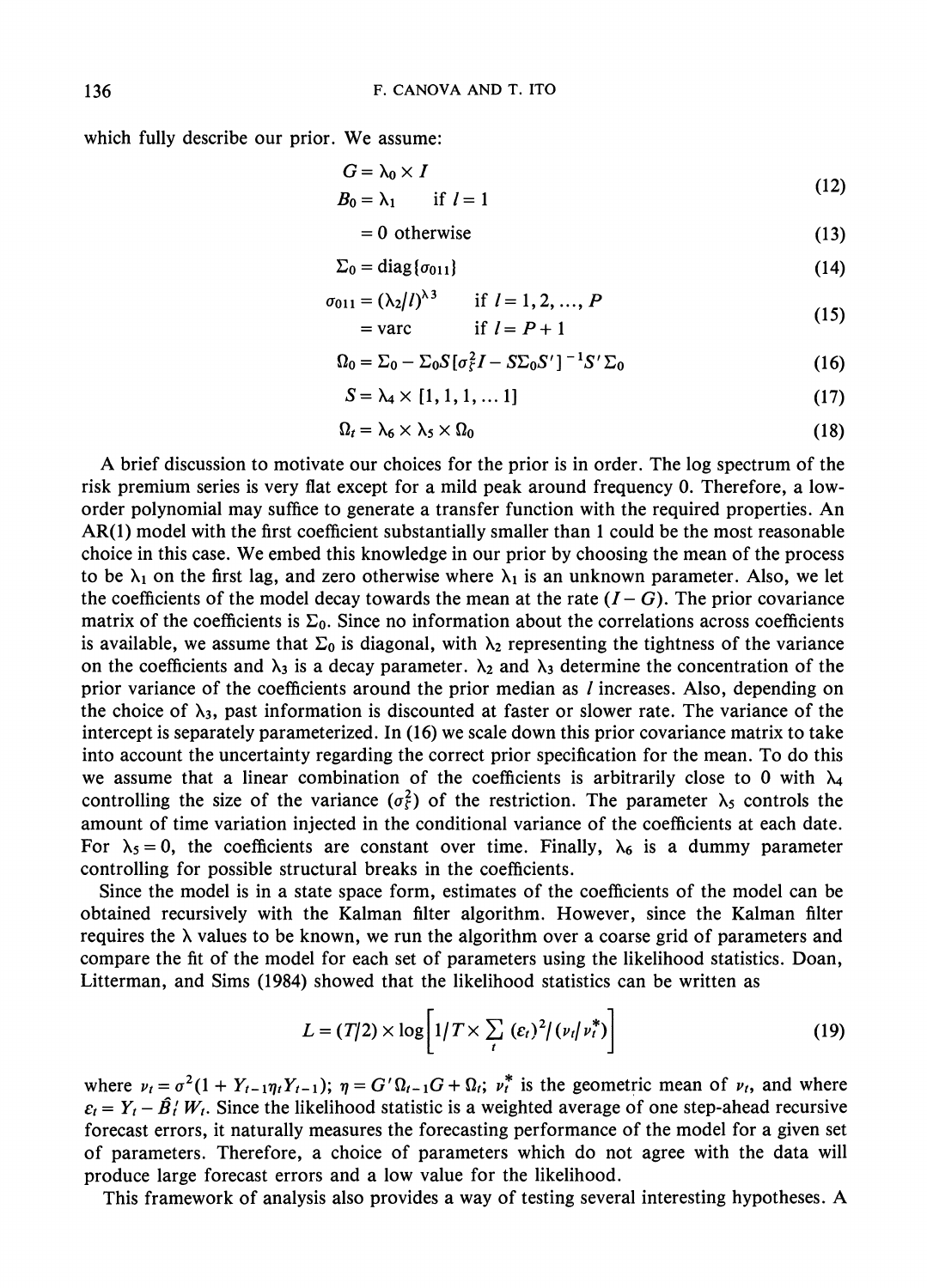**null hypothesis of the absence of a risk premium, for example, would amount to the restriction that the prior mean of the coefficients and of the intercept is zero, and their prior variance is highly concentrated around the median. A null hypothesis of the constancy of the risk premium, on the other hand, requires the same type of restrictions on the coefficients of the model only (the variance of the constant is unrestricted).** 

**Two other interesting hypotheses concern the existence of a slow but continuous time variation and/or the existence of structural breaks in the coefficients of the model. These two hypotheses are important in the context of the risk premium literature because they allow us to gauge how the risk premium is linked to variables that change slowly over time (productivity, population, etc.) and how sensitive it is to those macroeconomic events (Fed changing operating procedures, the Group of Five deciding to drive down the value of the dollar, etc.) that produced substantial changes in financial markets.** 

**We chose to evaluate the likelihood function over a 10-value grid for each of the parameters**  for a total of  $8^{10}$  combinations. The range for  $\lambda_0$ ,  $\lambda_1$ ,  $\lambda_4$  is [0,1], for  $\lambda_2$  is [0.05,2], for  $\lambda_3$ is [0,2], for  $\lambda_5$  is  $[0,0.1 \times 10^{-4}]$  for  $\lambda_6$  is  $[0.1,10]$  and for varc is  $[0.005,100]$ . Equidistant **points in each range are chosen. The four hypotheses can be cast in terms of grid choices in**  the following way: the null hypothesis of the absence of a risk premium restricts  $\lambda_1 = 0$ ,  $\lambda_2 = 0.05$ , varc = 0.005; the null hypothesis of constant risk premium restricts  $\lambda_1 = 0$ , and  $\lambda_2 = 0.05$ ; the null hypothesis of no time variation in the coefficients restricts  $\lambda_5 = 0$  and the null hypothesis of no structural changes restricts  $\lambda_6 = 1$ . In all these cases the remaining **parameters are left unrestricted.** 

**Tests of these null hypotheses can be undertaken by comparing the unrestricted model with each of these restricted specifications using the Schwarz criterion.6 Since all specifications are nested, a comparison of the likelihoods across specifications determines the contribution of certain parameters to the forecasting performance of the model. Additional insights can be obtained by comparing the estimated moving-average representation for the risk premium generated by each specification. We report the 'best' parameter vector in Table IV while the likelihood values, the value of the Schwarz criterion and the results of the hypotheses testing are presented in Table V.** 

|               | Sample               |                      |                      |                      |
|---------------|----------------------|----------------------|----------------------|----------------------|
|               | 1981-1987            | 1981-1982            | 1982-1985            | 1985-1987            |
| $\lambda_0$   | 0.92                 | 0.58                 | 0.69                 | 0.73                 |
| $\lambda_1$   | 0.00                 | 0.00                 | 0.00                 | 0.00                 |
| $\lambda_2$   | 0.05                 | 0.05                 | 0.1                  | 0.05                 |
| $\lambda_3$   | 0.00                 | 1.20                 | 0.50                 | 0.00                 |
| $\lambda_4$   | 1.00                 | 1.20                 | 1.00                 | 1.00                 |
| $\lambda_{5}$ | $0.1 \times 10^{-6}$ | $0.1 \times 10^{-5}$ | $0.1 \times 10^{-6}$ | $0.5 \times 10^{-7}$ |
| Var. const.   | 20                   | 20                   | 20                   | 20                   |
| $\lambda_6$   | Break $(1)$          | 1.0                  | 1.0                  |                      |
|               | Break (2)            | 1.00003              | 1.0002               |                      |

**Table IV. Optimal estimates of the parameters** 

**6** The Schwarz criterion selects specification 1 if  $\log(L_1 - L_2) \geqslant 2(p_1 - p_2) \times T$  where  $p_i$  is the number of parameters in model *i*, *T* is the number of observations and  $L_i$  is the likelihood for model *i*.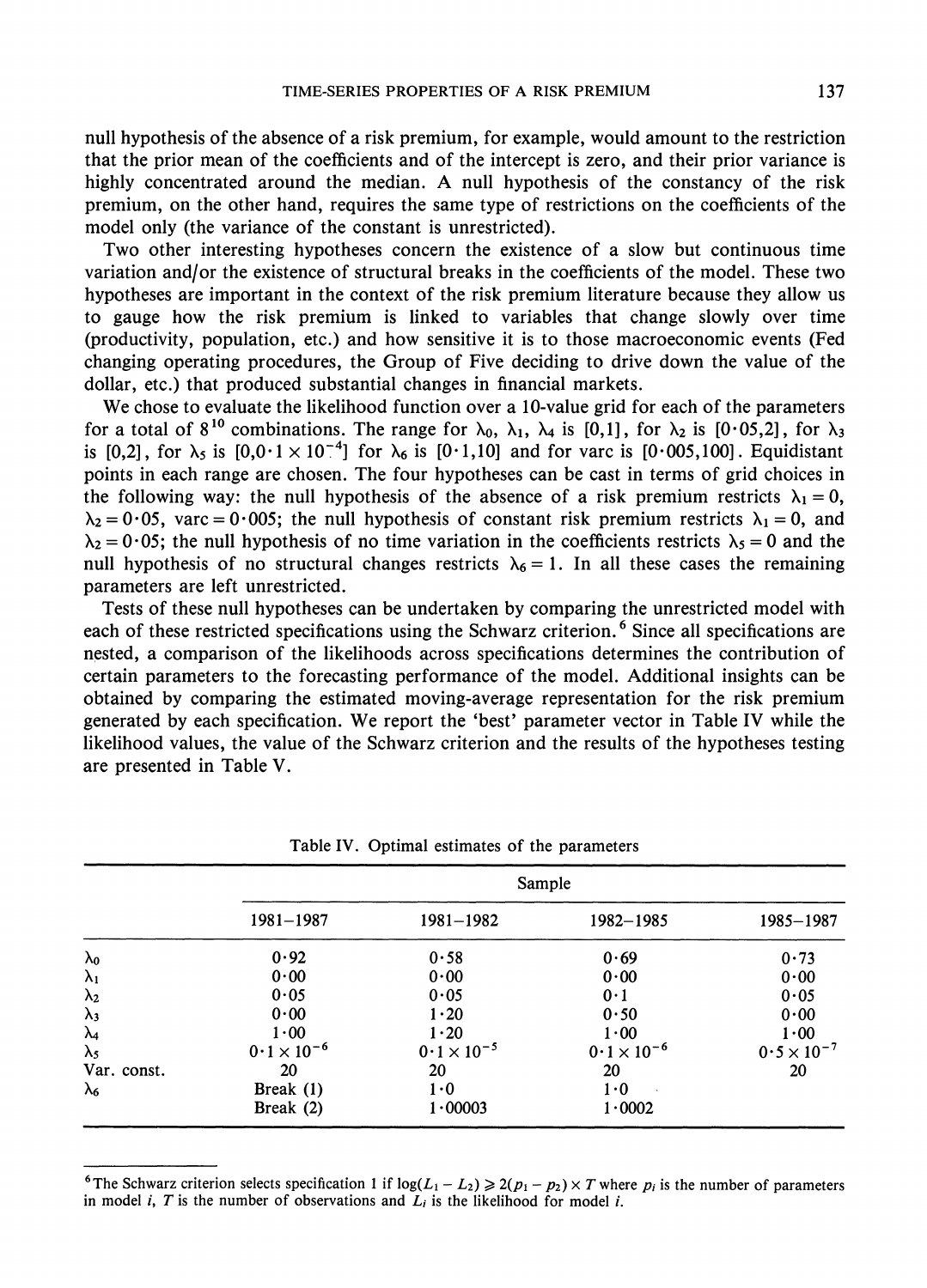| Model                    | Dates               | Likelihood value | Schwarz criterion |
|--------------------------|---------------------|------------------|-------------------|
| Unrestricted             |                     | $399 \cdot 10$   | $12011 \cdot 46$  |
| No risk premium          |                     | 140.23           | 2840.35           |
| Risk premium constant    |                     | $399 \cdot 10$   | $12016 \cdot 46$  |
| No time variation        |                     | 398.72           | $12026 \cdot 46$  |
| Breaks (1): Jump         | 1982:38-1982:41     |                  |                   |
| in Time Variation        | $1985:38 - 1985:41$ | 399.08           | 12009.86          |
| Breaks (2): segmentation | 1982:40-1985:40     |                  |                   |
| in Time Variation        | 1985:41-1987:51     | 399.17           | 11866.85          |
| Breaks (3): segmentation | 1982:40-1985:40     |                  |                   |
| in all the parameters    | 1985:41-1987:51     | 387.76           | $10987 \cdot 76$  |

**Table V. Likelihood values for the various models** 

**Several features deserve comment. First, a prior mean of zero on all the coefficients is the**  one that best agrees with the data. Second, the 'optimal' value of  $\lambda_2$  is the lowest of the grid, **indicating that the prior variance should be highly concentrated around the median. Third, the optimal value of the variance of the intercept is large. Given these observations, a test of the absence of a risk premium is rejected, but a test of its constancy is not rejected. Fourth, since**  the estimated value for  $\lambda_5$  is small, time variation in the coefficients is small and accounts for **no more than 0- 1 per cent of the standard error of the series. When we test for the contribution**  of  $\lambda_5$  to the forecasting ability of the model we find that it is minimal, and that the restricted **and unrestricted specifications do not differ significantly.** 

**Given the changes in the unconditional mean and variance of the series over subsamples noted in the previous section, we suspect the existence of two structural breaks in the series: one around 1982:40 (when the Fed abandoned the money supply targeting) and another around 1985:40 (when the Group of Five agreed to pressure down the value of the dollar).** 

**Regime changes can be modelled in the framework of this section in several ways. If we believe that a regime shift temporarily displaces the law of motion for the coefficients one**  could let  $\lambda_6$  be different from a unity only for a few periods around 1982:40 and 1985:40. **Alternatively, a regime shift can permanently change the law of motion of the variance of**  the coefficients of the model. In this case,  $\lambda_6$  should be set to be one for the period of **1980:39-1982:40, while it is freely estimated in each of the other two subsamples. Finally, a regime shift can cause the entire specification of the model change across subsamples. In this case all the parameters of the model should be allowed to be separately estimated in each**  sample. Table IV reports the optimal estimated values of  $\lambda_6$  for the first two specifications and the estimated values of  $\lambda_0, \lambda_1, \ldots, \lambda_5$  for the three separate subsamples.

The results indicate that in the first two specifications the optimal value for  $\lambda_6$  is close to, or exactly equal to, one, while the values of the  $\lambda$  vector estimated in the three subsamples are **very close to the estimates obtained using the entire sample. As far as forecasting performance is concerned, the gains obtained when the parameters are recomputed after 1982:40 and after 1985:40 are negligible.** 

**Figure 4 plots the estimated MA representation for the risk premium under four different**  specifications. In the model estimated using the entire sample and  $\lambda_6 = 1$ , which appears in the **upper panel of Figure 4, a unit innovation in the risk premium creates oscillatory response up to 52 weeks, with cycles of about 13 weeks. This recurrent and strong cyclical behaviour indicates the possible presence of unstable elements and some kind of seasonalities in the sample under consideration. The estimated MA representation with no time variation (third**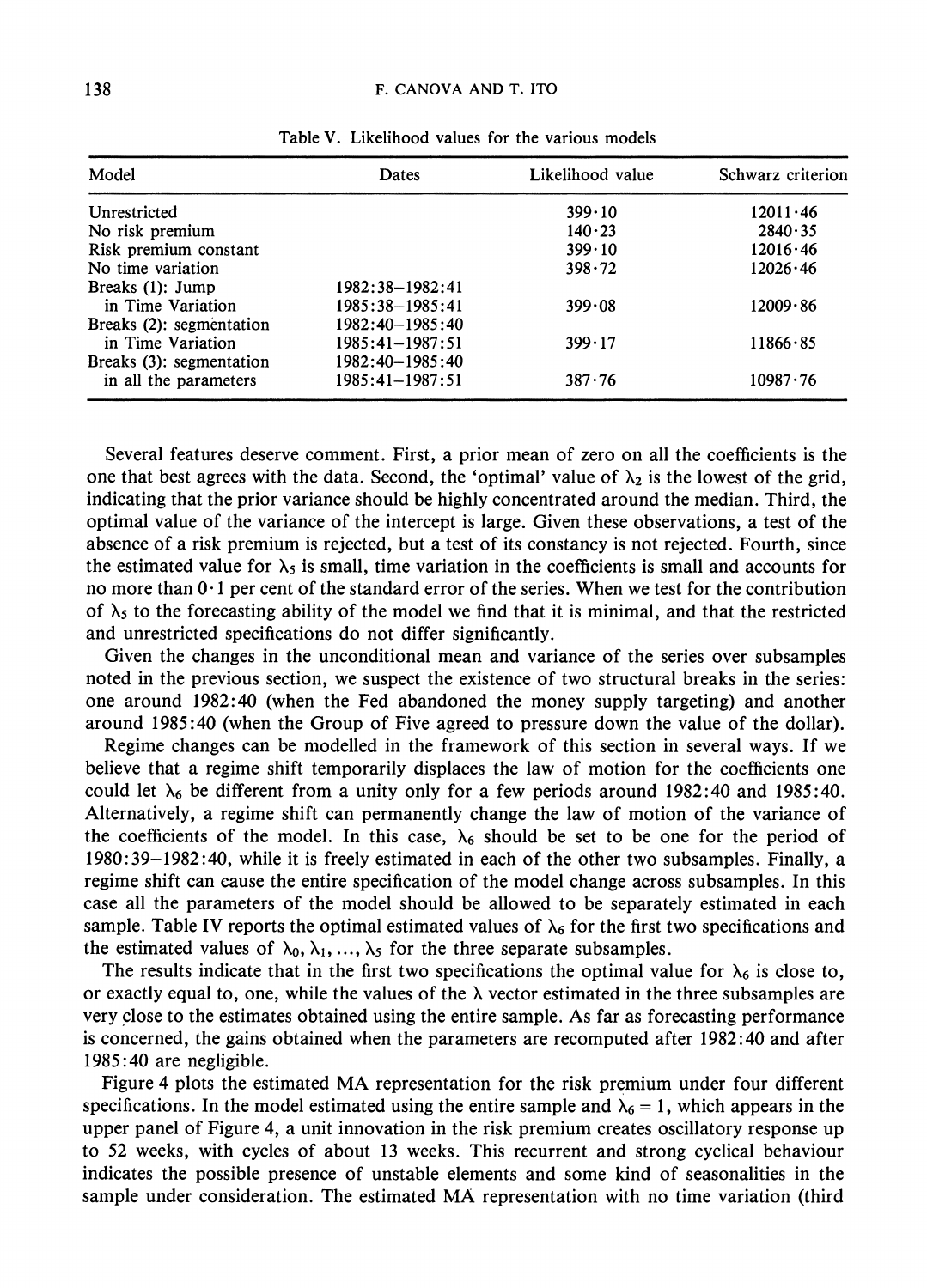

**Figure 4. MA representation** 

**panel) is identical in shape and in size to the one in the first panel, while the one corresponding to a model with no risk premium (second panel) has a much stronger 26-week cycle and a declining trend. Finally, by comparing the top panel with the bottom panel, which reports the estimated MA representation for a model where all the parameters are re-estimated after 1982:40 and after 1985:40, one can see that, despite the negligible differences in terms of forecasting performance, the two specifications produce substantial differences in the risk premium dynamics.** 

**In sum, the results show that over the period 1980:39-1987:51, the risk premium series was approximately constant and its unconditional distribution was stable in the sense that the coefficients of the model exhibited neither smooth variations nor structural breaks at certain specific dates. While these results may be due to the large standard error surrounding our measure of risk premium, they provide insight on the properties and on the behaviour of risk premium in the 1980s which constrasts the evidence obtained using survey data.** 

**Finally, we compare our findings with the ones existing in the literature. Our results confirm**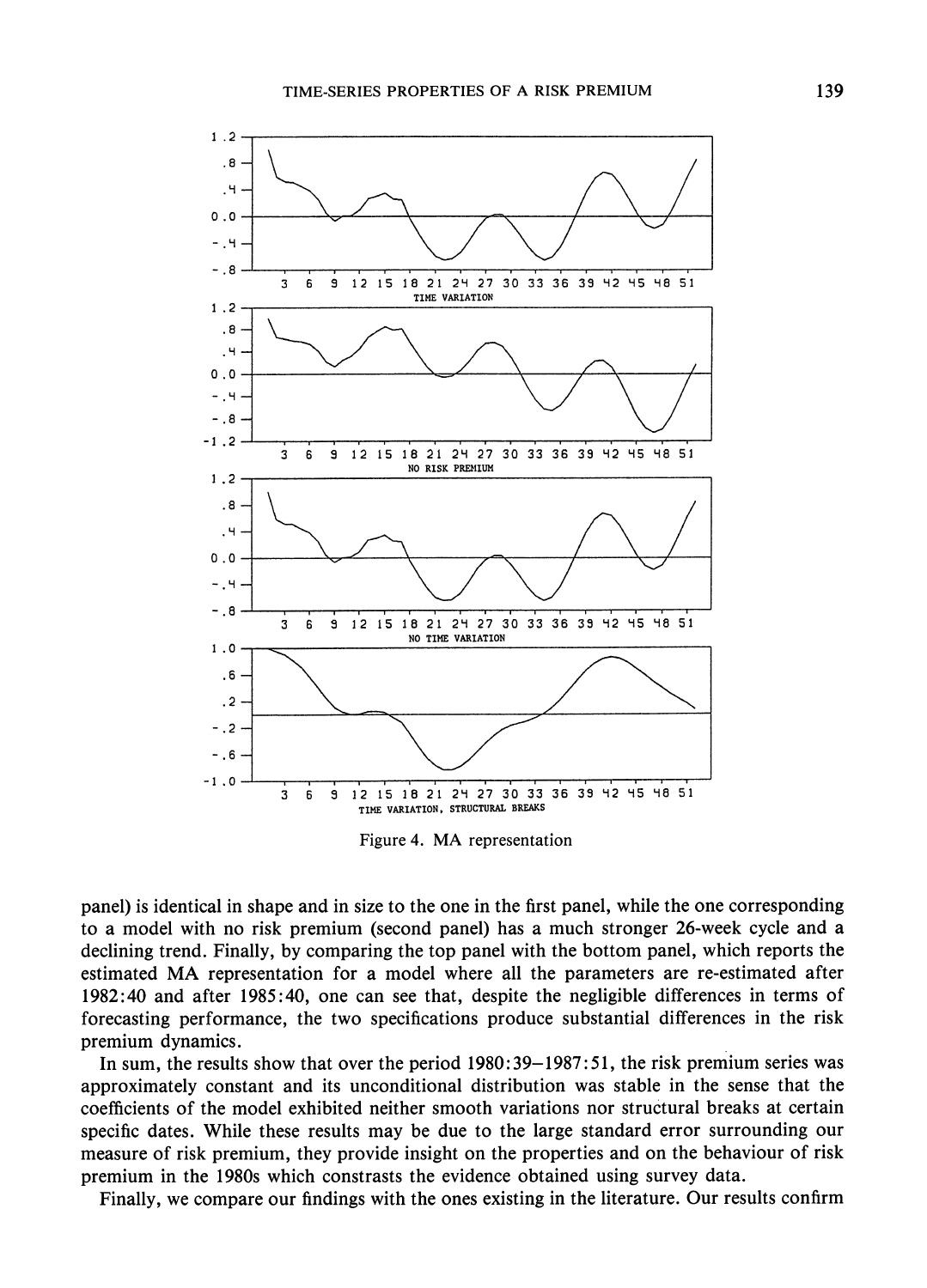**F. CANOVA AND T. ITO** 

**those of Hodrick and Srivastava (1984) in detecting the presence of heteroskedasticity, but contrasts with their finding of significant time variation in the risk premium series. Also, the high correlation between the risk premium and the expected spot rate change suggests that a VAR-generated forecast is a more reliable predictor than the forward premium in forecasting the risk premium series. As compared with Fama (1984) and Hodrick and Srivastava (1986)**  our estimates suggest a much lower  $\beta$ -coefficient for a regression of the realized changes in the **spot rate on the forward premium and smaller estimates of the differences between the variances of the forward premium and of the expected changes in the spot rate. Finally, as in Domowitz and Hakkio (1985) the null hypothesis of no risk premium is rejected and, in addition, we demonstrate the presence of substantial volatility in the risk premium series for the 1979-1987 period.** 

# **5. CONCLUSION**

**In this paper a VAR model was employed to construct a measure of the conditional expectations of the future yen/dollar spot rate. This measure allowed us to examine the dynamics of an ex-ante time series of risk premium in the market.** 

**The VAR model produced 'better' forecasts than the survey responses for turbulent periods such as 1981-1982 and 1984-1985. The VAR-generated expectation was then used to construct a risk premium time-series. This risk premium series seems to be more reliable than the ones obtained either using survey data or the ex-post realized spot exchange rate.** 

**Tests on the risk premium series suggest that a risk premium was present, but that it was virtually constant throughout the sample. The conditional variance of the risk premium changed over time, but its unconditional distribution seems stable across subsamples. Despite these features, the volatility of the series was substantial and varied considerably throughout the sample.** 

### **ACKNOWLEDGEMENTS**

**Financial support from the Sloan Foundation grant given to the Department of Economics at the University of Minnesota, and from the National Science Foundation (SES 88-08828), is gratefully acknowledged. Discussions with Sumru Altug, Kenneth Froot, and Christopher Sims were very helpful. Comments and suggestions from two anonymous referees and Hashem Pesaran greatly improved the presentation of this paper.** 

#### **REFERENCES**

**Brock, W., and W. Deckert (1988), 'A general class of specification tests: the scalar case' (mimeo).** 

**Canova, F. (1990), 'Are exchange rates really random walks?', Brown University, Working Paper 90-12. Canova, F. (1991), 'An empirical analysis of ex-ante profits from forward speculation in foreign exchange** 

- **markets', Review of Economics and Statistics, (forthcoming). Canova, F., and T. Ito (1987), 'On the time varying risk premium in the yen/dollar exchange market',**
- **University of Minnesota, Working Paper No. 244.**

**Cosset, J. (1984), 'On the presence of risk premiums in foreign exchange markets', Journal of International Economics, 16, 139-154.** 

- **Cumby, R. (1988), 'Is it risk? Explaining deviations from uncovered interest parity', Journal of Monetary Economics, 22, 279-300.**
- **Cumby, R., and M. Obstfeld (1983), 'International interest rate and price level linkages under flexible exchange rate: a review of recent evidence', in J. F. 0. Bilson and R. C. Marston (eds), Exchange Rates: Theory and Practice, University of Chicago Press, Chicago, pp. 121-151.**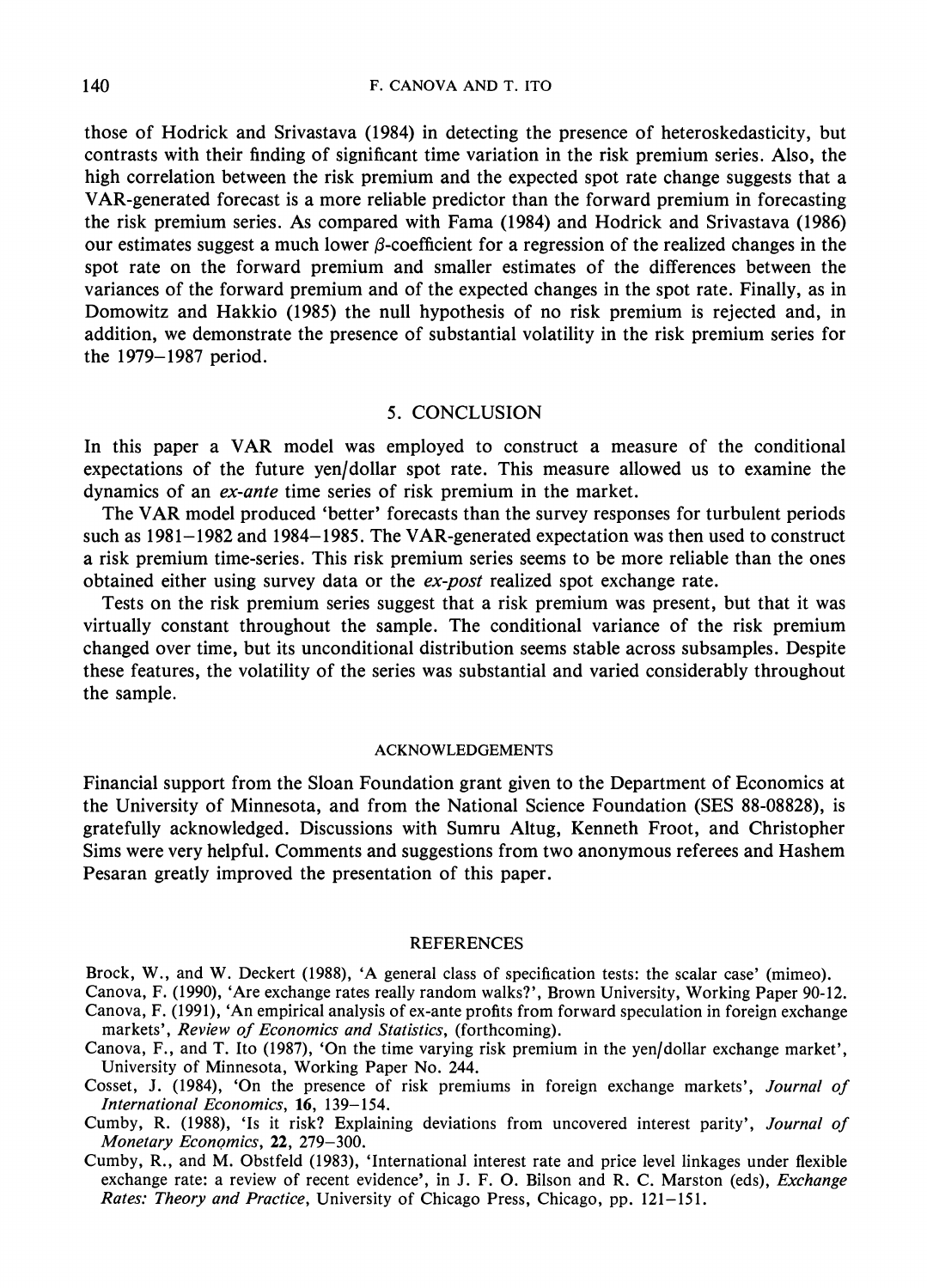- → Dickey, D., and W. Fuller (1981), 'Likelihood ratio statistics for autoregressive time series with a unit **root', Econometrica, 49, 1057-1072.**
- **Diebold, F., and J. Nason (1990), 'Nonparametric exchange rate prediction', Journal of International Economics, 28, 315-322.** 
	- **Doan, T., R. Litterman, and C. Sims (1984), 'Forecasting and conditional projections using realistic prior distributions', Econometric Reviews, 3, 1-100.**
	- **Dominguez, C. (1986), 'Are foreign exchange forecasts rational: new evidence from survey data', Economic Letters, 22, 267-271.**
	- **Domowitz, I., and C. Hakkio (1985), 'Conditional variance and the risk premium in the foreign exchange market', Journal of International Economics, 19, 47-66.**
- $\rightarrow$  **Engel, C., and T. Rodrigues (1989), 'Tests of internation CAPM with time varying covariances',** *Journal* **of Applied Econometrics, 4, 119-138.**
- **Engle, R., D. Lilien, and R. Robins (1987), 'Estimating time varying risk premium in the term structure: the Arch-M model', Econometrica, 55, 391-407.** 
	- **Engle, R., and M. Watson (1987), 'The Kalman filter: application to forecasting and rational expectations models', in T. Bewley (ed.), Advances in Econometrics, 5th World Congress, Vol. 1, Cambridge University Press, Cambridge, pp. 245-283.**
- → Fama, E. (1984), 'Forward and spot exchange rates', *Journal of Monetary Economics*, 14, 319–328. **Flood, R. (1988), 'Asset prices and time varying risk', IMF Working Paper No. 8842.**
- **Frankel, J. (1982), 'In search of the exchange risk premium: a six currency test assuming mean-variance optimization', Journal of International Money and Finance, 1, 255-274.** 
	- **Frankel, J. (1986), 'The implications of mean-variance optimization for four questions in international macroeconomics', Journal of International Money and Finance, 5, S53-75.**
	- **Frankel, J., and C. Engel (1984), 'Do asset-demand functions optimize over mean and variance of real returns? A six currency test', Journal of International Economics, 17, 309-323.**
- **Frankel, J., and K. Froot (1987), 'Short-term and long-term expectations of the yen/dollar exchange rate: evidence from survey data', American Economic Review, 77, 133-156.** 
	- **Frankel, J., and R. Meese (1987), 'Are exchange rates excessively volatile?' NBER Macroeconomic Annual, pp. 118-153.**
	- **Froot, K., and J. Frankel (1989), 'Forward exchange rate bias: is it an exchange risk premium', Quarterly Journal of Economics, 102, 139-161.**
	- **Gallant, R., G. Tauchen, and D. Hsieh (1988), 'On fitting recalcitrant series: the dollar-pound exchange rate', University of Chicago (mimeo).**
- Geweke, J., and E. Feige (1979), 'Some joint tests of the efficiency of markets for forward foreign **exchange', Review of Economics and Statistics, 61, 334-341.** 
	- **Giovannini, A., and P. Jorion (1987), 'Interest rates and risk premia in the stock market and in the foreign exchange market', Journal of International Money and Finance, 6, 107-124.**
	- **Giovannini, A., and P. Jorion (1988), 'Foreign exchange risk premia volatility once again', Journal of International Money and Finance, 7, 11-113.**
- → Hansen, L. P., and R. Hodrick (1980), 'Forward exchange rates as optimal predictors of future spot **rates: an econometric analysis', Journal of Political Economy, 88, 829-853.**
- **Hansen, L. P., and R. Hodrick (1983), 'Risk averse speculation in the forward foreign exchange market: an econometric analysis of linear models', in J. Frenkel (ed.), Exchange Rates and International Macroeconomics, University of Chicago Press, Chicago, pp. 113-152.**
- → Hodrick, R. (1989), 'Risk, uncertainty and exchange rates', *Journal of Monetary Economics*, 23, **433-460.**
- → Hodrick, R., and S. Srivastava (1984), 'An investigation of risk and return in forward foreign exchange', **Journal of International Money and Finance, 3, 5-29.** 
	- **Hodrick, R., and S. Srivastava (1986), 'The covariation of risk premium and expected future spot exchange rate', Journal of International Money and Finance, 5, S5-S26.**
	- **Ito, T. (1984), 'On the interdependence of exchange rates and interest rates between the U.S. and Japan', University of Minnesota, Working Paper No. 192.**
	- **Ito, T. (1986), 'Capital controls and covered interest parity between the yen and the dollar', Economic Studies Quarterly, 37, 223-241.**
- **Ito, T. (1988), 'Use of (time domain) vector autoregression to test uncovered interest parity', Review of Economics and Statistics, 70, 296-305.** 
	- **Ito, T. (1990), 'Foreign exchange rate expectations: micro survey data', American Economic Review, 80, 434-449.**